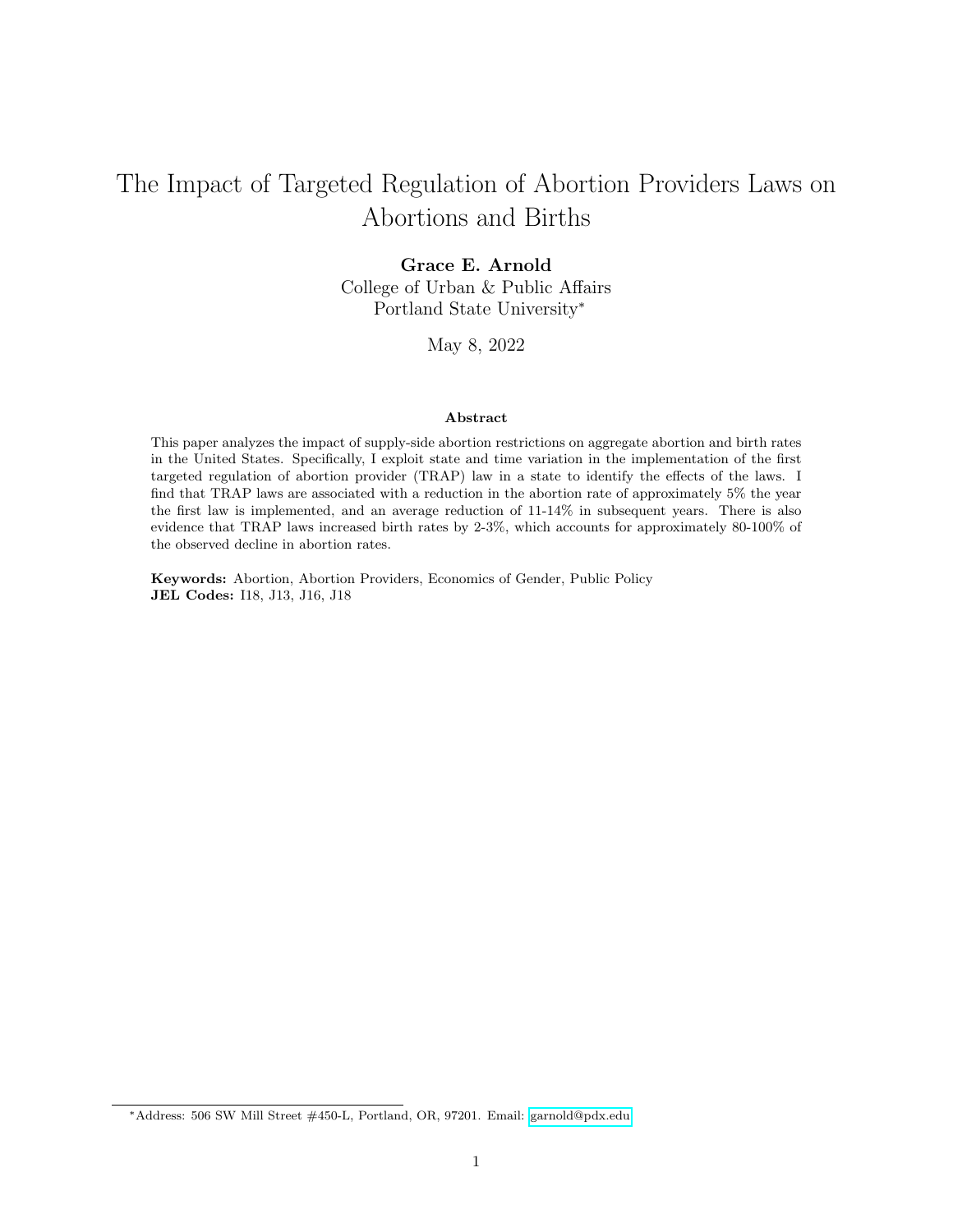## 1 Introduction

On June 29, 2020, the U.S. Supreme Court struck down a Louisiana law requiring abortion providers to have admitting privileges at a nearby hospital. The ruling came just four years after Whole Woman's Health v. Hellerstedt; in that ruling, the Court struck down two similar requirements in Texas' House Bill 2 (HB2). These measures imposed strict regulations targeting abortion providers that led to over half the abortionproviding facilities closing in Texas. The regulations highlighted in these court cases are examples of the more restrictive forms of laws commonly known as "Targeted Regulation of Abortion Providers" or TRAP laws. According to the Alan Guttmacher Institute, as of July 1, 2020, 23 states had laws or policies categorized as TRAP laws. Despite the prevalence of these laws, few papers have studied the impact of these regulations on women's fertility outcomes. This lack of research is especially notable since the Whole Woman's Health v. Hellerstedt ruling stressed the importance of evidence-based research to weigh the benefits of a law against the burden it imposes.

Given the Court's stated emphasis on research, along with a large number of restrictions on abortion providers that remain today, it is crucial to empirically investigate the impact of these laws on abortion access and health outcomes in a variety of settings. I collect data on the first date a TRAP law was implemented in a state and exploit the state-time variation in implementation dates. This study uses data from the past two decades to examine the effect of the initial implementation of TRAP laws on state-level abortion and birth rates.

Previous work has studied the impact of Texas' HB2 on abortion access in Texas [\(Grossman et al., 2017;](#page-31-0) [Lindo et al., 2019;](#page-32-0) [Fischer et al., 2018\)](#page-30-0). These studies examine the effects of increasing the distance to the nearest abortion provider on the abortion rate by using HB2 as a natural experiment for the closure of Texas' abortion clinics. Overall, they find evidence that HB2 shuttered abortion clinics, increasing driving distances to the nearest abortion provider, which led to fewer abortions. A study on TRAP laws passed in Wisconsin finds effects on abortions and births similar to those found in the Texas context [\(Venator and](#page-33-0) [Fletcher, 2020\)](#page-33-0). While these studies provide convincing evidence that distance to an abortion provider is an essential determinant of obtaining an abortion in Texas and Wisconsin, at least in the short run, there is a lack of research that analyzes the impact of supply-side abortion policies in a context outside of Texas, and whether these effects persist over time [\(Medoff, 2010\)](#page-32-1).

The contribution of this paper is two-fold. First, I analyze whether the first TRAP law passed in a state has a measurable impact on aggregate in-state abortion and birth rates across the nation. Second, I identify whether the effects persist in the long run and if there are nonlinear impacts of these laws over time. I exploit the state and time variation in the implementation of TRAP laws to analyze the potential dynamic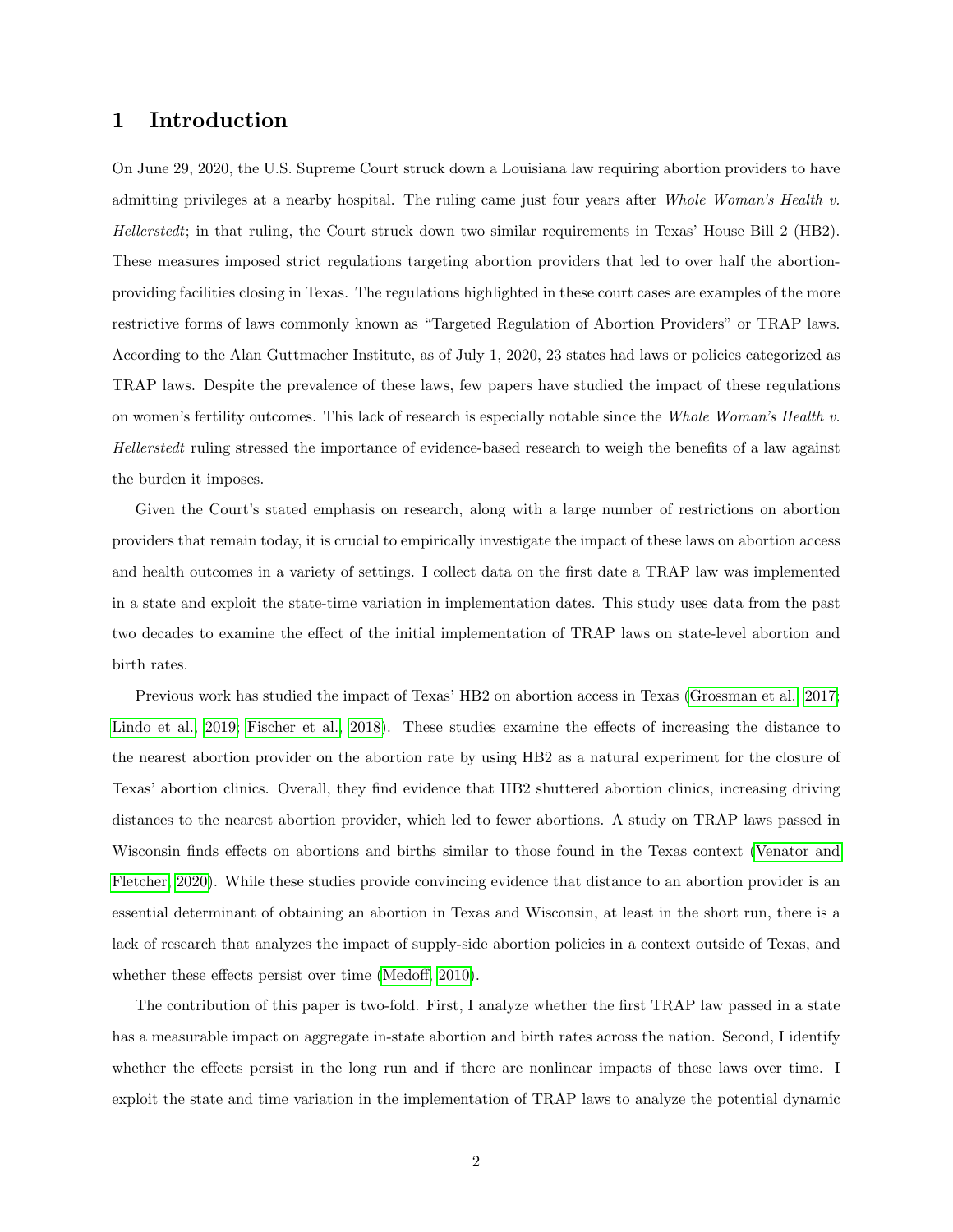effects of the laws on abortion and birth rates over time.

I find an initial 5% reduction in the abortion rate the year a state first passes a TRAP law, and the effect grows over the next several years. The primary difference-in-differences estimate reveals that TRAP laws are associated with an approximate 14% decrease in the abortion rate, roughly 1.9 fewer abortions per 1,000 women of childbearing age.

While the reduction in abortion rate results is substantial, it should be interpreted with some caution because the abortion rate is measured in the state of occurrence. Thus, even though abortion rates in a state are declining, women may travel to neighboring states to obtain an abortion, which would lead to an overestimate of the total decline in abortion rates. An analysis using birth rates as the primary outcome variable may alleviate some of this potential bias because women are likely not systematically traveling from non-TRAP states to TRAP states to give birth. Consequently, by analyzing the impact of TRAP laws on birth rates, I can measure whether the observed decline in in-state abortions results in more births. Findings from this analysis reveal that post-implementation, birth rates rise by 2-3%. To put this finding in context, this is roughly 1.2-2 more births per 1,000 women of childbearing age. This estimate implies that approximately 80-100% of the observed decline in in-state abortions may result in pregnancies being carried to term.

Overall, the findings suggest that TRAP laws meaningfully reduce in-state abortion rates and that this effect is sustained for up to a decade after a state implements the law. Furthermore, there is evidence that birth rates increase, which accounts for much of the observed decline in abortion rates in a state. However, there are several important nuances to keep in mind when interpreting the findings from this study. First, in some specifications, the estimated increase in births does not 100% offset the observed decline in abortions; this could be due to increased inter-state travel or increased risk avoidance behavior by women.

Secondly, there are different types of TRAP laws (see Section [2.1](#page-3-0) for more discussion), and even within one specific category, there may be wide variation between states in the written text of these laws. Thus, it is important to emphasize that the effects identified here are average effects; studying a specific TRAP statute in one state may lead to effect sizes that are significantly larger than those found in this paper, while other laws may have effects that are substantially smaller (or even negligible) than those identified in this paper.

Lastly, one should be careful when interpreting the long-run results because several mechanisms are difficult to disentangle, all of which may contribute to the observed increasing magnitude of the point estimates over time. One possibility is that these laws become more impactful over time, potentially due to delayed implementation of the TRAP law. Another possibility is that a state passes additional TRAP laws after passing its first TRAP law. States tend to "stack" TRAP laws, enacting more and more over time;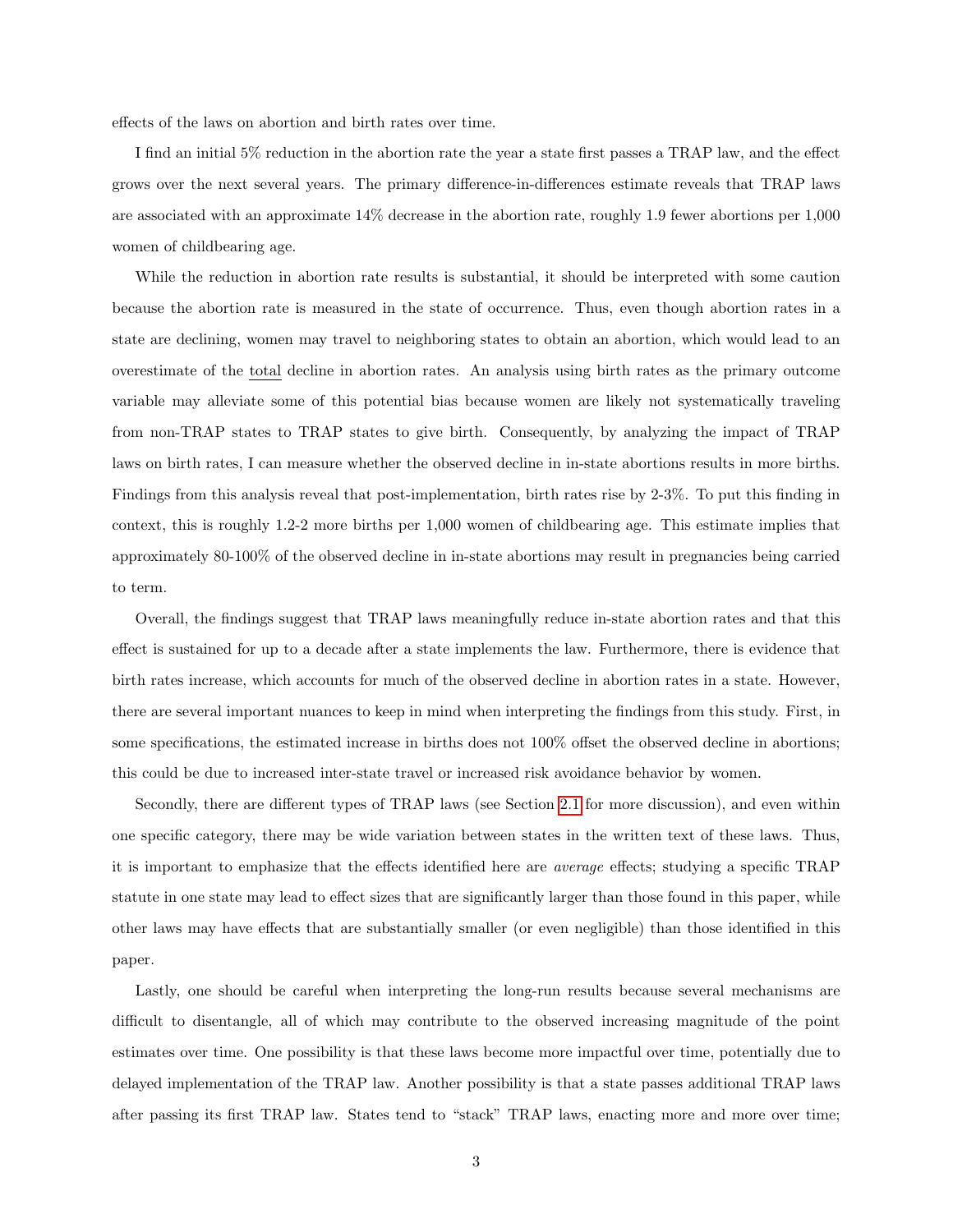thus, the increasing effects observed could be due to greater burden placed on providers. Finally, states may pass other policies that impact abortion (birth) rates in the same direction as the TRAP law after they implement their initial TRAP law. While I control for some state policies that may impact both abortions and births, there may be other laws enacted after the initial TRAP law that may impact abortions and births in the same direction as my findings.<sup>[1](#page-3-1)</sup>

The remainder of the paper is structured as follows: Section [2](#page-3-2) describes TRAP laws and previous literature, Section [3](#page-7-0) describes the data, Section [4](#page-11-0) explains the empirical strategy, Section [5](#page-14-0) documents the results and discusses potential mechanisms, and Section [6](#page-29-0) concludes.

## <span id="page-3-2"></span>2 TRAP Laws and Background

## <span id="page-3-0"></span>2.1 TRAP Laws

States can regulate abortion providers by imposing burdensome legal requirements on the facilities or physicians that perform abortions; these laws are broadly referred to as "Targeted Regulation of Abortion Providers" or TRAP laws. TRAP laws vary in their specific regulations, but there are three broad ways to classify TRAP law requirements: abortion facility, ambulatory surgical center, and admitting privileges requirements.

The first two classifications, abortion facility and ambulatory surgical requirements, target the abortion facility's physical structure. Abortion facility requirements impose standards that facilities must meet to perform an abortion. These requirements may regulate various facility conditions such as the size of the procedure and recovery room, hallway and doorway width, emergency power systems in place, or ventilation requirements. The ambulatory surgical center regulation requires abortion facilities to meet the same standards of ambulatory surgical centers. The necessary renovations to meet these requirements can be costly, and if a facility is unable to afford the upgrades, then the abortion provider may shut down [\(Grossman et al.,](#page-31-0) [2017\)](#page-31-0) or increase the price of abortions [\(Medoff, 2008\)](#page-32-2).

The third type of requirement, the admitting privilege requirement, can be a stand-alone law or can be paired with either the general abortion facility requirements or ambulatory surgical center requirement. The admitting privilege law requires that either the facility or physician have admitting privileges, or another transfer agreement, at a local hospital. In some instances, the law specifies an exact distance to the local hospital. For example, in Texas' HB2 bill, the abortion provider was required to have admitting privileges at a hospital within 30 miles of the abortion facility. This situation is not limited to Texas; before the

<span id="page-3-1"></span><sup>1</sup>Concerning demand-side abortion restrictions, I control for parental notification laws, Medicaid abortion restrictions, and mandatory waiting periods. I also control for Medicaid family planning expansions during this time frame. However, there may be other laws passed during this time for which I am unable to control.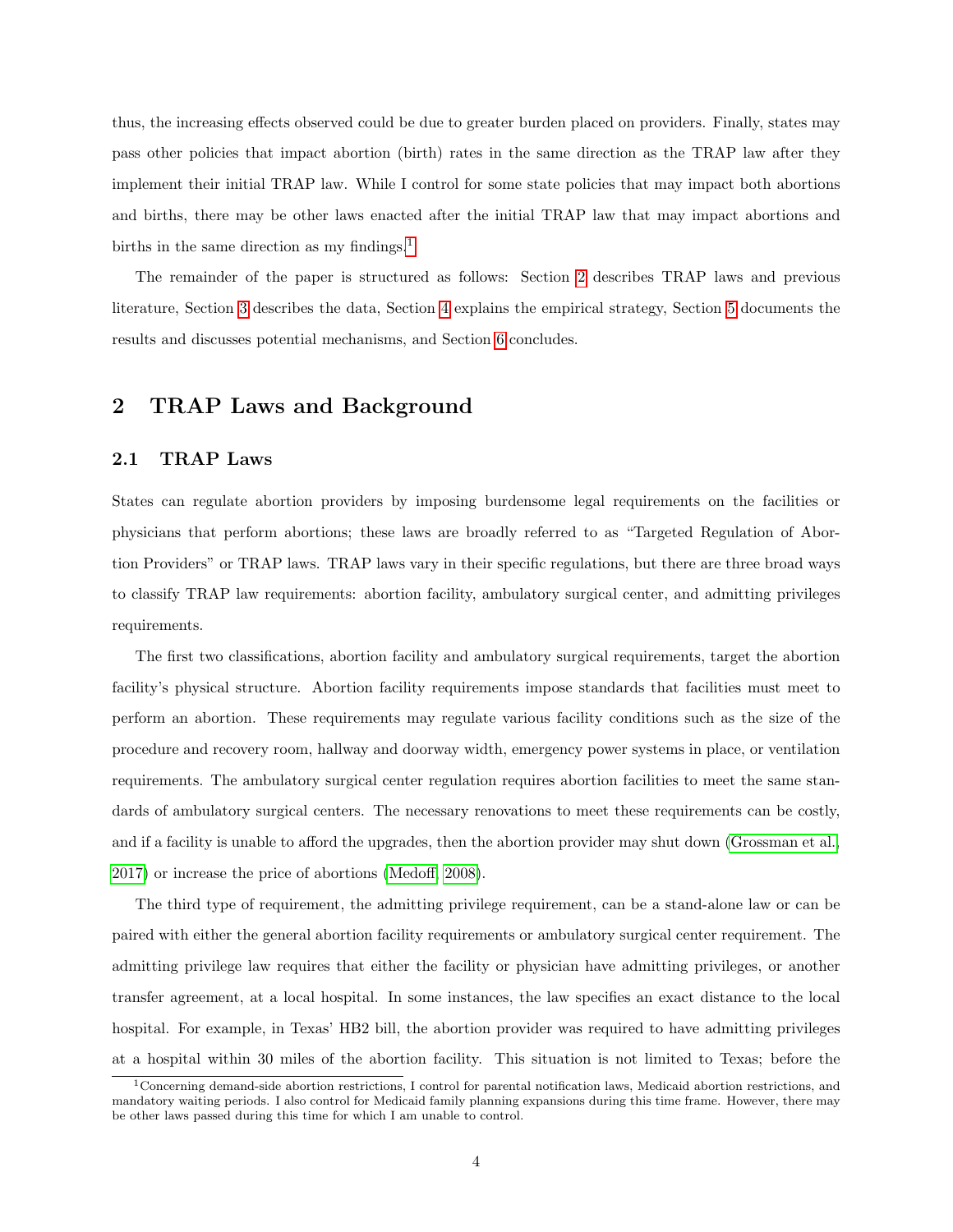Whole Woman's Health v. Hellerstedt, Wisconsin and Mississippi also had similar requirements, though court challenges enjoined the laws, and after the Whole Woman's Health v. Hellerstedt decision, the appeals were dropped. In South Carolina, the law states that any facility that performs abortions shall have one physician with admitting privileges at a local hospital (S.C. 61-12.205(C)(2)). Another statute requires all physicians at clinics performing abortions after 14 gestational weeks to have hospital admitting privileges (S.C. 61-12.305(B)). Neither subsection specifies a distance to the hospital where the physician has admitting privileges. Laws similar to South Carolina's remain in effect, and states continue to enact comparable requirements; for example, Indiana passed a similar bill in 2016.

### <span id="page-4-0"></span>2.2 Expected Impact of TRAP Laws

If TRAP laws are effective at increasing the cost of providing abortions, facilities may pass this cost along to patients [\(Medoff, 2008\)](#page-32-2), or they may shut down if they are unable to meet the requirements [\(Grossman](#page-31-0) [et al., 2017\)](#page-31-0). However, the expected impact of this cost increase on abortion and birth rates is unclear. Below I detail five different scenarios for how the laws may (or may not) impact abortion and birth rates. While I discuss each scenario as mutually exclusive, there is always the possibility that different women may fall into each of the proposed scenarios. However, I do not observe individual-level decisions that women are making, so, ultimately, the aggregate effect that I measure is determined by the proportion of women that fall into each category.

- 1. Women who previously would have terminated a pregnancy now cannot and instead carry to term. This scenario would appear in the data as a decline in abortions and an increase in births.
- 2. In response to the higher cost of obtaining an abortion, there is a reduction in risky behavior, either through increased use of effective contraception or abstinence. Empirically, this situation would appear as a reduction in abortions but would have no impact on births.
- 3. Women may travel to another state to obtain an abortion. This would appear in the data as a decline in abortions in the TRAP state, an increase in abortions in the neighboring state, and no change in births in the TRAP state.
- 4. Women may be able to travel to another abortion provider within the state. As long as the remaining clinics can accommodate the increase in demand, this would not impact abortions or births at the state-level.
- 5. Women who are unable to travel may self-induce abortions. This would result in a decline in the reported (legally-induced) abortions and no change in births.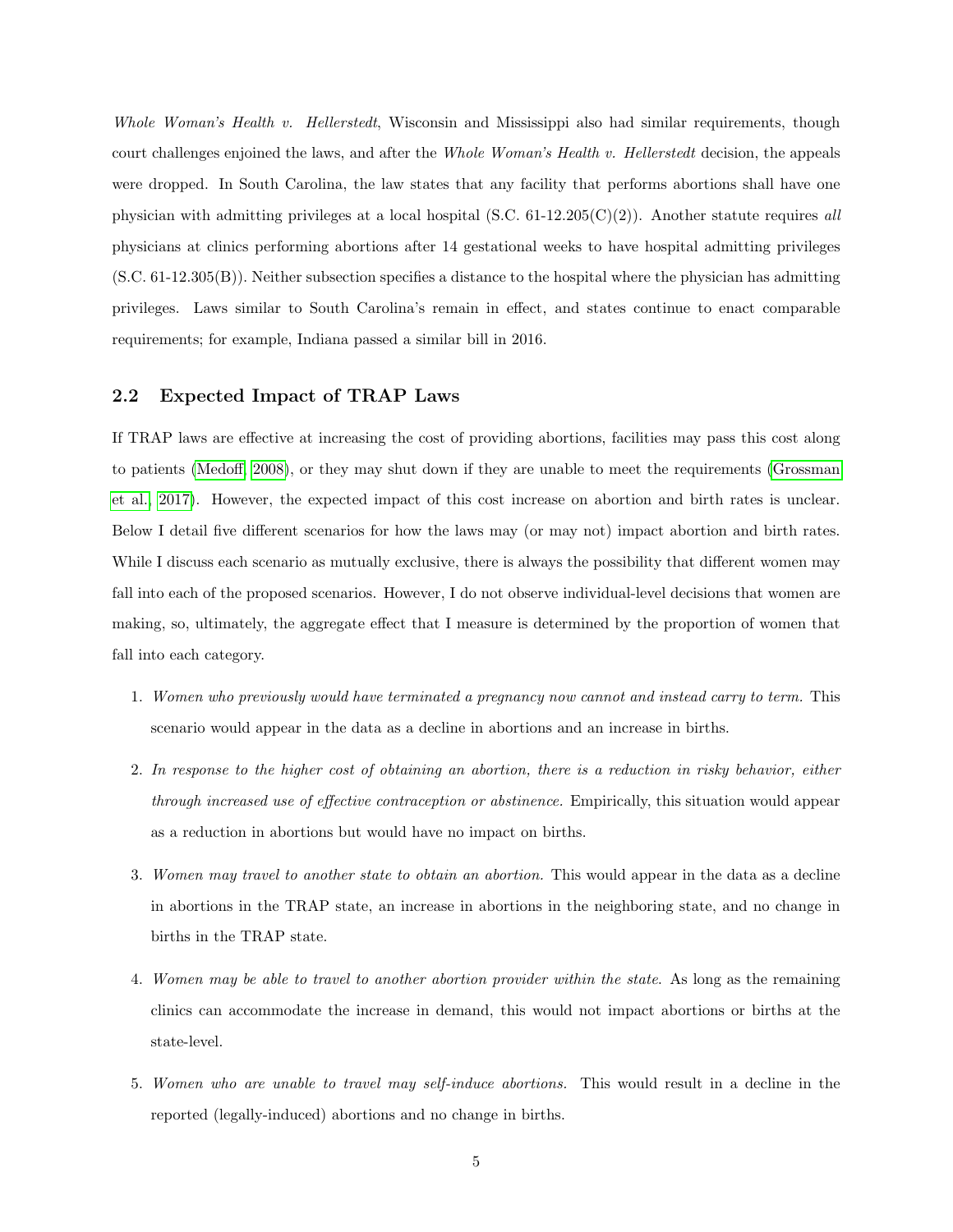#### 2.3 Related Literature

There is a substantial literature exploiting state-level variation in the implementation of demand-side policies intended to influence access to contraception and abortion on women's reproductive and labor outcomes [\(Goldin and Katz, 2002;](#page-30-1) [Bailey, 2006;](#page-30-2) [Kearney and Levine, 2015\)](#page-31-1). One particular issue with studying the effect of these policies is the difficulty in obtaining information on when a specific law, such as access to birth control (or a TRAP law), becomes effective in a state or locality. This difficulty can lead to discrepancies in the legal coding of a particular law. As [Myers](#page-32-3) [\(2017\)](#page-32-3) shows, the legal coding led to overestimating the impact of access to birth control on marriage and childbearing and underestimating the impact of abortion policies on marriage and the onset of motherhood. In her recent work, [Myers](#page-32-4) [\(2022\)](#page-32-4) does an extensive deep-dive into the historical policy environment and provides suggested legal coding to resolve the discrepancies for many of the most studied fertility policies such as the legalization of abortion, confidential access to birth control for unmarried women, confidential access to legal abortion, and parental involvement laws.

A handful of recent studies have explored the impact of supply-side abortion restrictions on abortion access [\(Joyce, 2011;](#page-31-2) [Grossman et al., 2017;](#page-31-0) [Lindo et al., 2019;](#page-32-0) [Lu and Slusky, 2019;](#page-32-5) [Fischer et al., 2018;](#page-30-0) [Venator and Fletcher, 2020;](#page-33-0) [Kelly, 2020\)](#page-31-3). [Joyce](#page-31-2) [\(2011\)](#page-31-2) compares the effect of a Texas policy that had provisions impacting both the demand and supply side. The demand side abortion policy stated that patients must receive specific information 24 hours before obtaining an abortion. The supply-side abortion policy required abortions performed after 16 gestational weeks to be in an ambulatory surgical center. If the demand-side policy reduced abortions, then there should be an observed reduction for all gestational weeks, while the supply-side regulation should only impact abortions after 16 gestational weeks. [Joyce](#page-31-2) [\(2011\)](#page-31-2) finds that the demand-side policies do not appear to influence the abortion rate, while the supply-side policy meaningfully reduces the number of abortions performed after 16 weeks of gestation.

[Grossman et al.](#page-31-0) [\(2017\)](#page-31-0) focus on the impact of Texas' HB2 bill on the number of abortion providers and abortion rates in Texas counties. [Grossman et al.](#page-31-0) [\(2017\)](#page-31-0) show that between 2012 and 2014, as the nearest abortion provider's distance increases, the number of abortions in a county decreased. [Lindo et al.](#page-32-0) [\(2019\)](#page-32-0) also study the impact of Texas' HB2 bill on abortions in Texas. They find that there are nonlinear effects regarding distance to the nearest abortion facility and abortion rate. Specifically, increasing distance to the nearest abortion provider from 0-50 miles to 50-100 miles leads to an approximate 16% reduction in the abortion rate; the effects are largest when the initial distance is 0-50 miles, and decrease as initial distance increases. Novelly, The authors also show that increased travel distance is not the only channel that could result in falling abortions, but also increased congestion at clinics due to fewer clinics serving the population contributes significantly (approximately 59%) to the observed decline in abortion rates.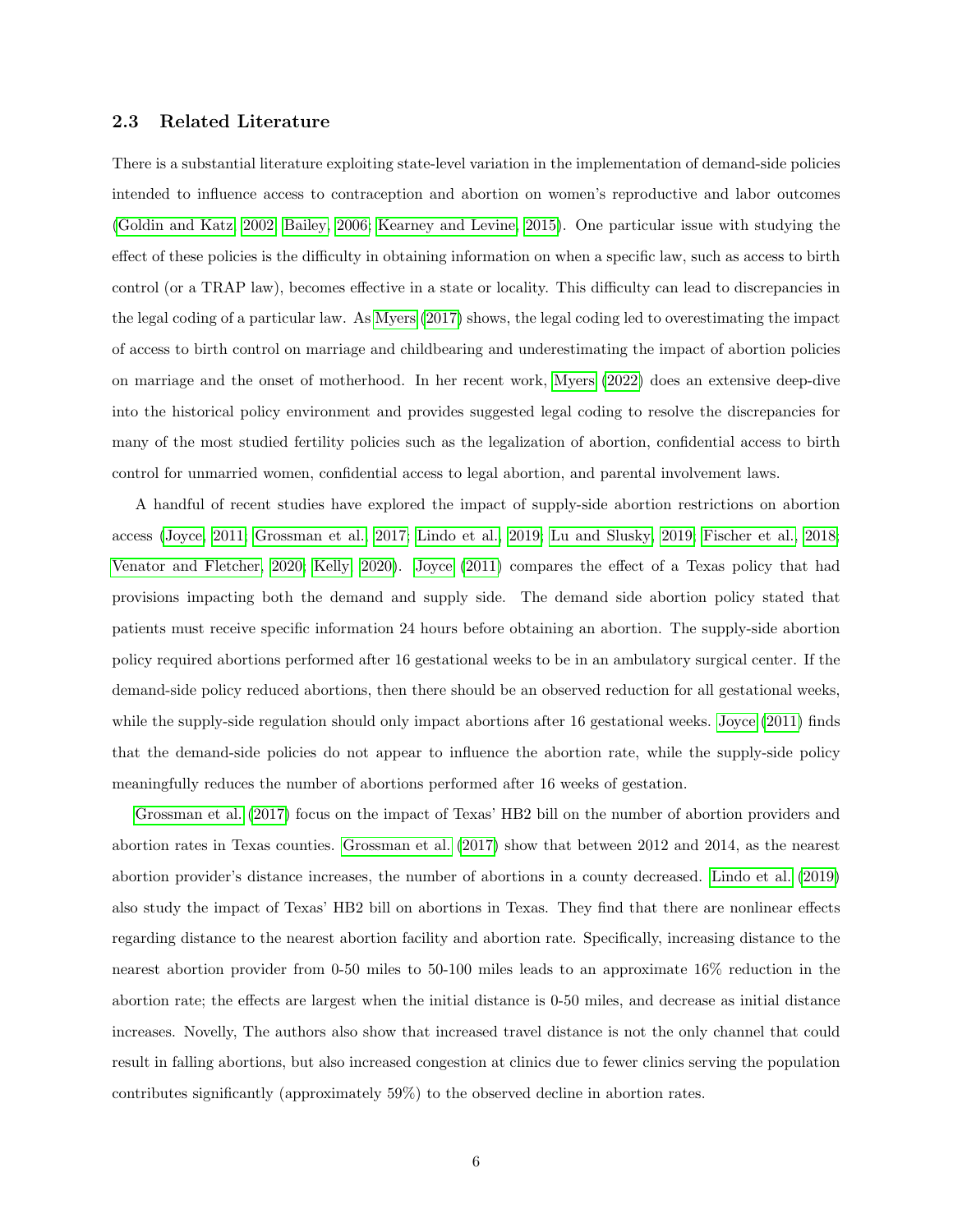[Fischer et al.](#page-30-0) [\(2018\)](#page-30-0) also examine the impact of the HB2 bill and two other legislative changes in Texas; one change restricts Medicaid reimbursements for abortion, the other change cuts funding to family planning services. [Fischer et al.](#page-30-0) [\(2018\)](#page-30-0) use these laws to study how these policies impact abortion rates, birth rates, and contraceptive purchases. They find that when there is no access to an abortion provider within 50 miles, abortions fall by 16.7%, and births rise by 1.3%. They observed minimal effects of these policies on the purchases of male contraceptives.

Like the previous studies mentioned, [Venator and Fletcher](#page-33-0) [\(2020\)](#page-33-0) also study the effect of TRAP laws in one state; however, their focus is on Wisconsin rather than Texas. Specifically, [Venator and Fletcher](#page-33-0) [\(2020\)](#page-33-0) study the impact of three TRAP laws passed in WI between 2010 and 2017, which ultimately resulted in the closure of two out of five abortion clinics in the state. The authors find that increasing the distance to the nearest clinic by 100-miles results in approximately 30.7 percent fewer abortions and 3.2 percent more births. Unlike [Lindo et al.](#page-32-0) [\(2019\)](#page-32-0), [Venator and Fletcher](#page-33-0) [\(2020\)](#page-33-0) find that these effects are solely due to increased distance and not increased congestion.

[Kelly](#page-31-3) [\(2020\)](#page-31-3) is similar to above in that she studies the impact of a TRAP law in one state. Specifically, she examines the effect of a 2011 Pennsylvania law that passed new abortion facility licensing requirements regulations which ultimately led to the closure of 9 out of 22 abortion providers. She finds a decrease in the abortion rate of approximately 14% and a potential increase in the birth rate of 3.4%. Unique to [Kelly](#page-31-3) [\(2020\)](#page-31-3) is the channel that is likely causing the observed effect. Whereas in [Venator and Fletcher](#page-33-0) [\(2020\)](#page-33-0), nearly all of the impact on abortions and births is due to increased travel distance, the findings from [Kelly](#page-31-3) [\(2020\)](#page-31-3) are entirely attributable to increased congestion. She can attribute this finding largely to increased congestion because the clinic closures primarily occurred in urban areas; so, while there are fewer clinics to serve the same population size, the average distance to the nearest clinic remained unchanged.

[Lu and Slusky](#page-32-5) [\(2019\)](#page-32-5) study the effect of reducing access to family planning clinics (which includes but is not limited to abortion providers) on Texas's fertility rates. Specifically, they examine how increasing the distance to the nearest family planning clinics impacts these outcomes. They find that increased driving distance to a family planning clinic increased fertility rates by approximately one to two percent.

Finally, there is a small but growing literature examining the impact of fertility policy on *second* generation fertility behavior. [Gutierrez](#page-31-4) [\(2022\)](#page-31-4) uses the 1966 Romanian abortion ban to study the effect on the next generation's demand for children and finds that individuals whose mothers were impacted by the ban had significantly lower demand for children. This finding highlights that today's fertility policy can impact population and demographics for generations.

Overall, the previous literature on supply-side abortion restrictions has generally focused on the immediate effects of responses to a state policy change. Together, these papers provide compelling evidence that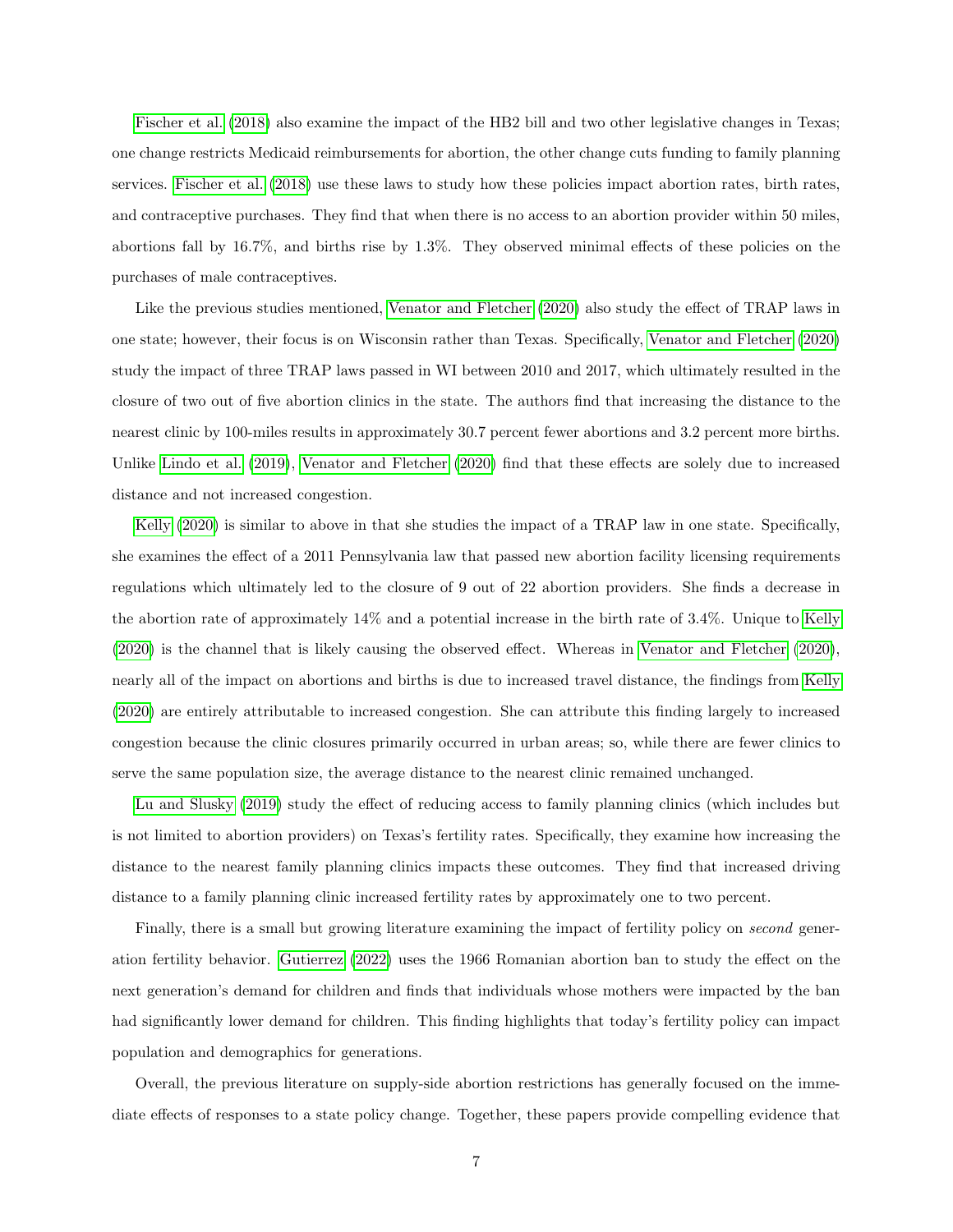bills in a specific state meaningfully impact abortion and birth rates in that state, and potentially the next generations demand for children as well. What remains unanswered is the persistence of these supply-side policies and whether the findings from specific examples may hold in other contexts.

## <span id="page-7-0"></span>3 Data

### 3.1 Abortion and Birth Data

There are two prominent sources for abortion data in the United States, the Centers for Disease Control (CDC) and the Alan Guttmacher Institute (AGI). Both datasets report the number of abortions and the abortion rate by state of occurrence. The CDC abortion data is generally viewed as a lower bound estimate because a state's central health agency or another source (such as hospitals) voluntarily submit information to the CDC, while the AGI dataset is a survey of all abortion providers in a state. The CDC publishes their statistics in their annual "Abortion Surveillance Report," from which I collect the abortion rates from these reports for 1995-2015.

States vary in how they collect and report abortion data to the CDC. For example, when a state reports to the CDC, they indicate the number of abortions in their state, referred to as "state of occurrence." Some states will additionally breakdown this data by a woman's state of residence. However, not all states report data by state of residence. Furthermore, those that report by a woman's state of residence do not necessarily publish this information every year. Since there are inconsistencies in the collection and reporting regarding a woman's state of residence, my analysis focuses on abortions by state of occurrence.

Due to the abortion surveillance system's voluntary nature, some states do not report abortion statistics to the CDC. For example, the CDC does not have abortion data for California after 1996 or New Hampshire after 1997. Other states fail to report this information for select years. For example, Louisiana does not report abortion data for the years 2005 and 2006. Specifically, between 1995 and 2015, the following states are missing at least one year of abortion data, with the number of years missing in parenthesis: Alaska (5 years), California (19 years), Delaware (1 year), Louisiana (2 years), Maryland (9 years), New Hampshire (18 years), Oklahoma (2 years), West Virginia (2 years), and Wyoming (8 years). For all analyses involving the CDC data, I present the results that include all 50 states and D.C. The appendix presents the results obtained when I exclude states with any missing data.

The other prominent source of abortion estimates by state of occurrence comes from the AGI. Similar to the CDC dataset, I use the abortion rate by "state of occurrence." An advantage to the AGI dataset is that the AGI collects information on the number of abortions performed in a state by conducting a direct survey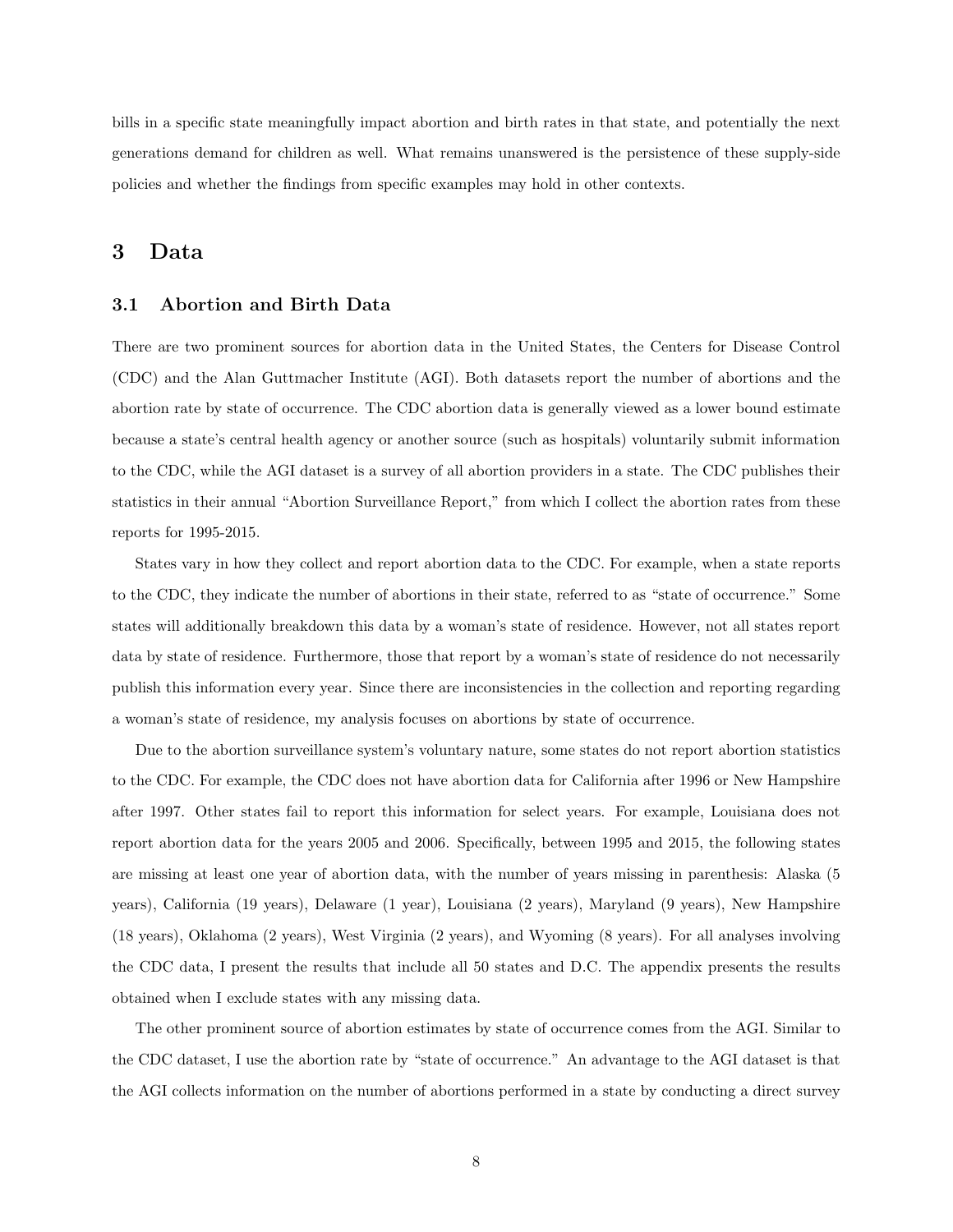of abortion providers for each state beginning in 1973.<sup>[2](#page-8-0)</sup> I use data from the AGI for the years 1980 through 2014. One difference between the AGI and CDC dataset is that the AGI abortion count is typically higheralthough the correlation between the two datasets is over 97%. The downside of the AGI dataset is that the institute does not conduct the survey every year. Between 1980 and 2014, the AGI did not collect abortion data for the following years: 1990, 1993, 1994, 1997, 1998, 2001, 2002, 2003, 2006, 2009, and 2012.

Using the data on the number of abortions in a state-year, I calculate the abortion rate, the number of abortions per 1,000 women age 15 through 44 (henceforth referred to as the "childbearing age"). Data on the number of women of childbearing age in a state-year is from the Surveillance, Epidemiology, and End Results (SEER) Program.

The data for the analysis of birth rates is from the CDC's Wonder database, which reports state-level birth counts beginning in 1995. The birth rate is calculated by dividing the number of births in a state-year by the female population of childbearing age a state-year.<sup>[3](#page-8-1)</sup> Again, state-level population data for childbearing age women is from the SEER Program.

## 3.2 TRAP laws

The main source of identification of TRAP laws is from two datasets, the abortion facility licensing and ambulatory surgical center requirement, maintained by LawAtlas. The LawAtlas datasets were created by a team from the Policy Surveillance Program along with the researchers who conceptualized and designed the study, [Jones et al.](#page-31-5)  $(2018).4$  $(2018).4$  $(2018).4$  Of particular interest for this study are the laws that require abortion facilities to enter into a transfer agreement with a local hospital and laws that require facilities to meet physical or structural standards to operate. LawAtlas has a series of questions, such as, "What type of relationship, if any, is the facility required to have related to patient hospital transfers?" and lists the corresponding state statute. For example, the law in Kentucky requires facilities to have a transfer agreement with a hospital. The corresponding state statute is Ky. Rev. Stat. §216B.0435. I then used WestLaw to identify the statute and its effective date.<sup>[5](#page-8-3)</sup> Figure [1](#page-9-0) shows the year each state first implemented a TRAP law as described above. The dates for this analysis range from 1983 through 2015.

<span id="page-8-0"></span><sup>2</sup> In 1973, the AGI did not collect data for Louisiana or North Dakota.

<span id="page-8-1"></span><sup>&</sup>lt;sup>3</sup>I multiply this ratio by 1,000 to obtain the number of births per 1,000 women of childbearing age.

<span id="page-8-3"></span><span id="page-8-2"></span><sup>4</sup>The online appendix of [Jones et al.](#page-31-5) [\(2018\)](#page-31-5) contains detailed information about each TRAP law.

<sup>5</sup>Continuing the Kentucky example, I identified Ky. Rev. Stat. Ann. §216B.0435 (West) to be effective as of July 15th, 1998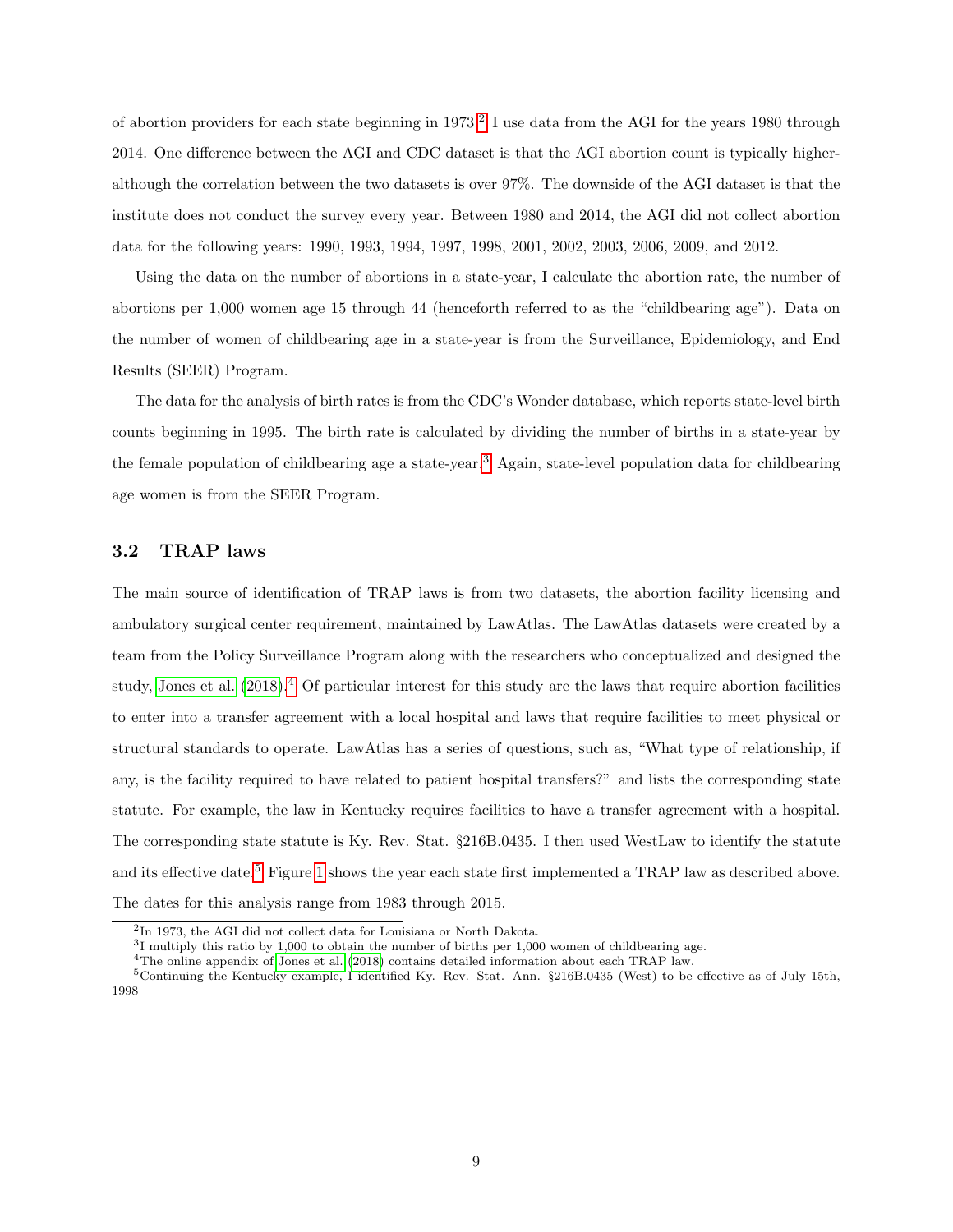| State                | Year | State                       | Year |
|----------------------|------|-----------------------------|------|
| Alaska               | 1997 | North Carolina              | 2013 |
| Alabama              | 2013 | North Dakota                | 2013 |
| Arkansas             | 2012 | Nebraska                    | 2000 |
| Arizona              | 2000 | Connecticut                 | 1996 |
| Oklahoma             | 1998 | $Florida*$                  | 2005 |
| Rhode Island*        | 2002 | Pennsylvania                | 1983 |
| Indiana <sup>*</sup> | 2006 | South Carolina <sup>*</sup> | 1996 |
| Kansas               | 2011 | South Dakota                | 2006 |
| Kentucky             | 1998 | Tennessee                   | 2012 |
| Louisiana            | 2015 | Texas‡                      | 2003 |
| Michigan             | 1978 | Utah                        | 1990 |
| Missouri             | 2007 | Virginia**                  | 2009 |
| Mississippi†         | 1991 | Wisconsin                   | 2013 |

<span id="page-9-0"></span>Table 1: Dates of Enforcement of TRAP Laws by State

TRAP laws are from LawAtlas and [Jones et al.](#page-31-5) [\(2018\)](#page-31-5).

\*These states adopted additional TRAP laws that specifically targeted post-first trimester abortions.

†Mississippi adopted a TRAP law applying specifically to post-first trimester abortions in 1996.

‡Texas' law applied only to post-first trimester abortions until 2009, when Texas adopted a law applying to all stages. \*\*Virginia's law applied only to post-first trimester abortions until 2012, when Virginia adopted a law applying to all stages.

### 3.3 Demographic Data

All models will control for state-level time-varying economic and demographic characteristics. Data on demographic conditions for the years 1980 through 2015 are from the Integrated Public Use Microdata Series Annual Social and Economic Supplement (ASEC) of the Current Population Survey (CPS). Demographic characteristics are averages for the female population of childbearing age. Specifically, all regressions control for the average age the female, childbearing age population and for the proportion of the childbearing age population that is: black, white, Hispanic, married, living at or below the federal poverty line (FPL), and receiving Medicaid. Data on annual state-level unemployment rates for 1980 through 2015 are from the Local Area Unemployment Statistics, U.S. Bureau of Labor Statistics (BLS).

Table [2](#page-10-0) Column (1) presents the summary statistics for non-TRAP states only, Column (2) shows the statistics for TRAP states only, and Column (3) displays the statistics for all states. The demographic variables are mostly comparable between TRAP and non-TRAP states. A few characteristics that might stand out are the racial composition and marriage rates. In particular, TRAP states appear to have a slightly larger white (80% versus 78%) and black population (13% versus 11%), and a smaller Hispanic population (12% versus 13%) and appear to have a slightly larger proportion of married women.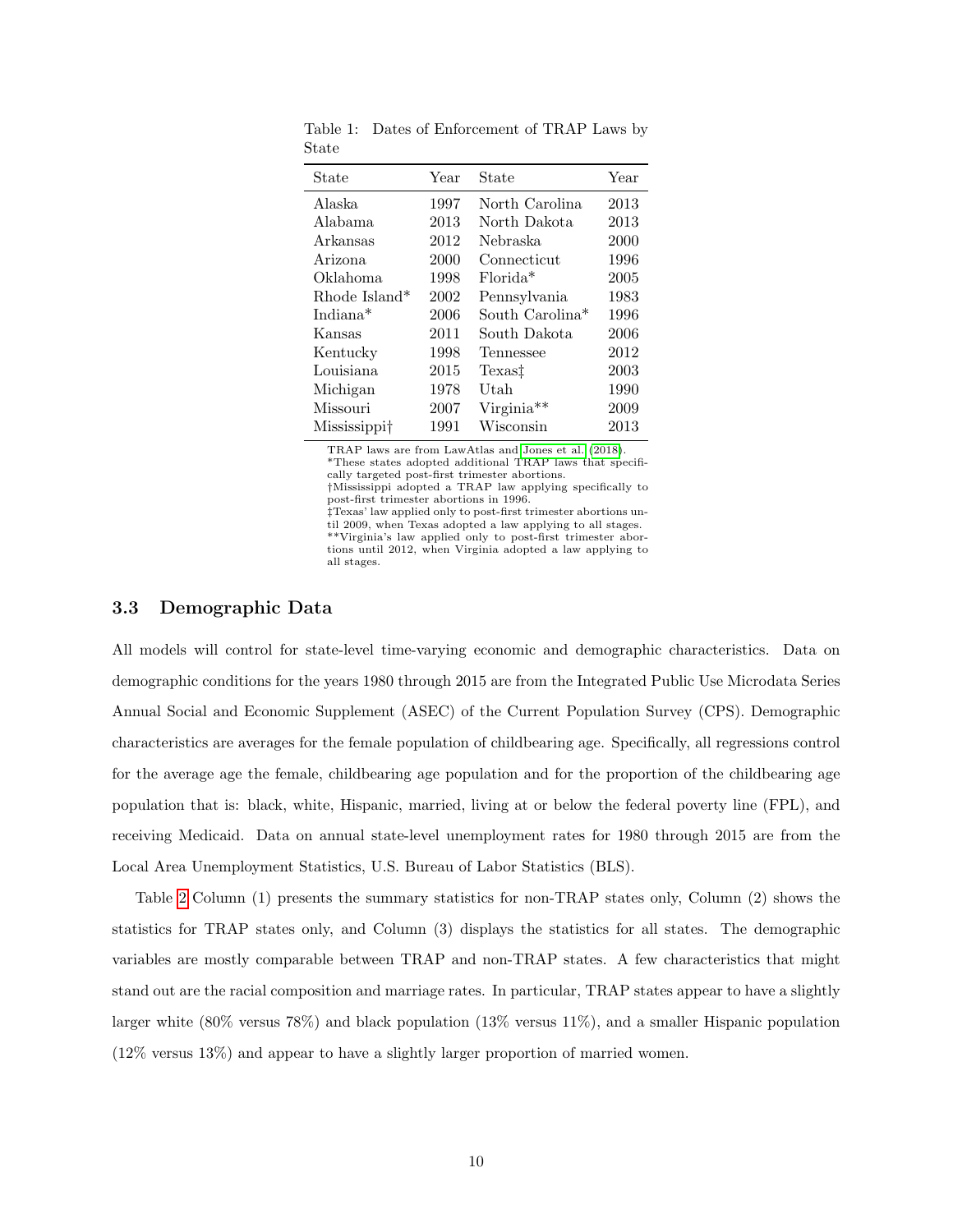|                            | Non-TRAP states    | TRAP states       | Total              |
|----------------------------|--------------------|-------------------|--------------------|
|                            | (1)                | (2)               | (3)                |
| Abortion rate (CDC)        | 14.03              | 11.52             | 12.72              |
|                            | (6.94)             | (5.47)            | (6.34)             |
|                            |                    |                   |                    |
| Abortion ratio (CDC)       | 222.91<br>(114.70) | 177.86<br>(94.06) | 199.47<br>(106.81) |
|                            |                    |                   |                    |
| Birth rate                 | 63.66              | 66.67             | 65.23              |
|                            | (6.54)             | (7.82)            | (7.38)             |
|                            | 30.00              | 29.88             | 29.94              |
| Average age                | (0.52)             | (0.57)            | (0.55)             |
|                            |                    |                   |                    |
| Proportion white           | 0.78               | 0.80              | 0.79               |
|                            | (0.18)             | (0.10)            | (0.14)             |
| Proportion Black           | 0.11               | 0.13              | 0.12               |
|                            | (0.13)             | (0.11)            | (0.12)             |
|                            |                    |                   |                    |
| Proportion Hispanic        | 0.14               | $0.12\,$          | 0.13               |
|                            | (0.12)             | (0.12)            | (0.12)             |
| Proportion married         | 0.46               | 0.48              | 0.47               |
|                            | (0.06)             | (0.05)            | (0.06)             |
|                            |                    |                   |                    |
| Proportion at or below FPL | 0.15               | 0.16              | 0.15               |
|                            | (0.04)             | (0.04)            | (0.04)             |
| Unemployment rate          | 5.81               | 5.79              | 5.80               |
|                            | (1.85)             | (2.03)            | (1.94)             |
|                            |                    |                   |                    |

<span id="page-10-0"></span>Table 2: Summary Statistics

Data on the abortion rate in a state-year is from the CDC's annual Abortion Surveillance<br>Reports, data on number of births in a state-year is from the CDC's Wonder database, and<br>data on the female population is from SEER.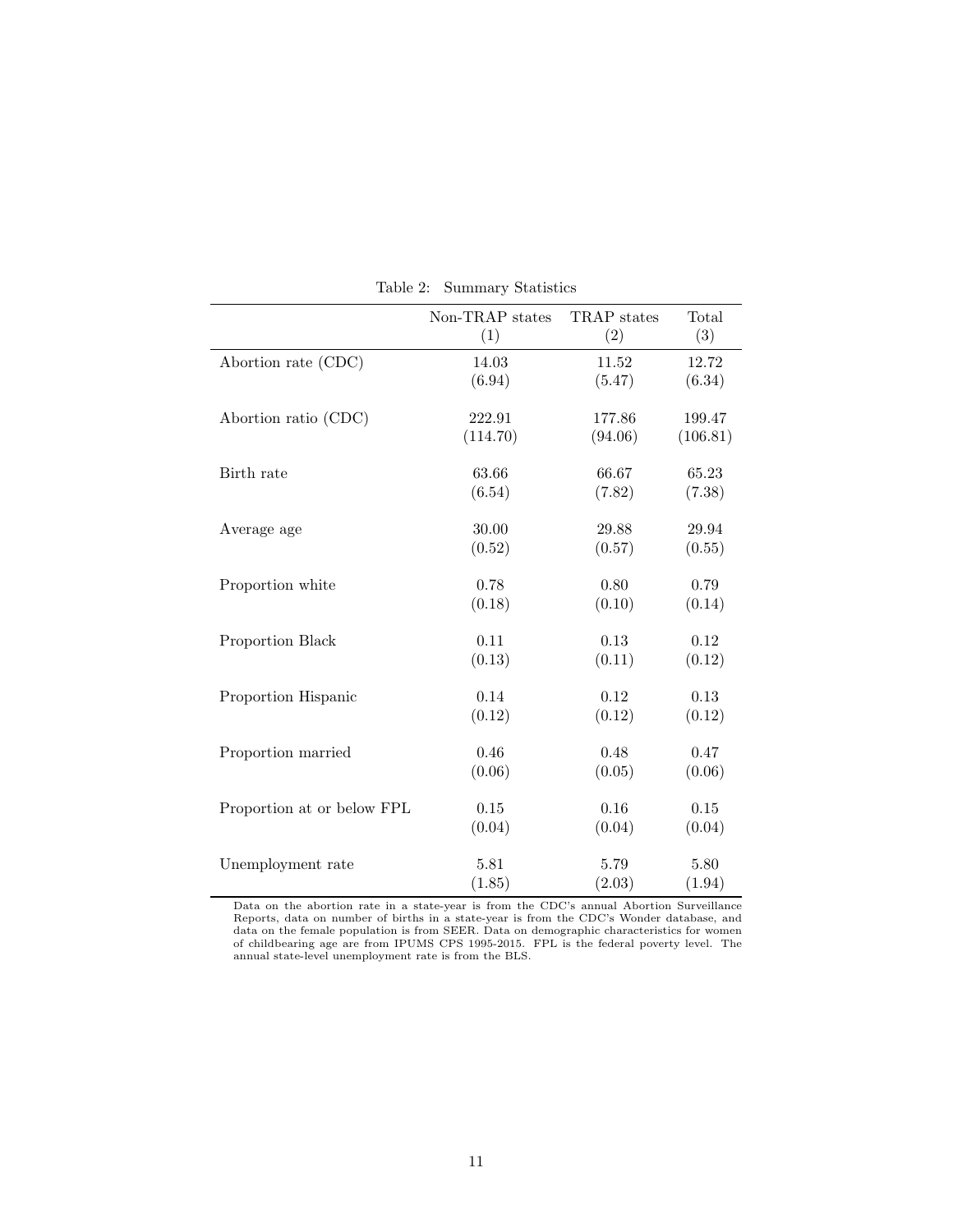## <span id="page-11-0"></span>4 Methodology

To study the effects of TRAP laws on abortion rates, I use an analysis that exploits the state and time variation in the adoption of TRAP laws and allows the impact of the laws to evolve non-linearly over time. In particular, I estimate the following state-level model using weighted least squares:

<span id="page-11-1"></span>
$$
ln(Y_{s,t}) = \beta_0 + \sum_{y=-10}^{-2} \pi_y TRAP_s 1(t - T_s = y) + \sum_{y=0}^{10} \delta_y TRAP_s 1(t - T_s = y) + \%Neigh TRAP_{s,t}\beta_1 + X_{s,t}\beta_2 + \gamma_s + \phi_t + \epsilon_{s,t}, \quad (1)
$$

where the dependent variable, Y is the natural log of the abortion rate (or birth rate) in state s at time t. The coefficients of interest in equation [1](#page-11-1) are  $\pi_y$  and  $\delta_y$ . These are the coefficients on the interaction between TRAP<sub>s</sub>, a dummy equal to one if the state has ever enacted a TRAP law, and  $t - T_s$ , a dummy equal to one if the observation occurs y years before (or after) the TRAP law is implemented.<sup>[6](#page-11-2)</sup> All regressions omit the year before implementation of the TRAP law. The coefficient  $\pi_y$  describes the differences in abortion rates between TRAP and non-TRAP states relative to the year before the TRAP law, while  $\delta_y$  describes the evolution in the abortion rate after implementation of the TRAP law.

It is important to note here that there are several mechanisms that could contribute to increasing effect sizes over time that are difficult to disentangle. First, TRAP laws vary widely from state to state, as do the implementation and enforcement of these laws. Texas' HB2 bill provided a unique opportunity to study the impact of clinic closures due to the nature of how quickly the law went into effect. Other states may pass a TRAP law, but some clinics may be "grandfathered in," essentially giving clinics a year or two to comply with the law. Because of this, we might not expect to see impacts on abortion or birth rates immediately after legislation.

A second mechanism is that once the state passes one bill, it may adopt more restrictive TRAP laws in the future. Adopting more TRAP laws is common practice and is often mentioned as a strategy to make it increasingly difficult to provide or access an abortion. For example, according to AGI, in 2019, two states enacted TRAP laws, Arkansas and Louisiana; in 2018, two states enacted TRAP laws, Indiana and Louisiana; and in 2017, Missouri, Arkansas, Indiana, and Texas all passed TRAP laws. All of the states mentioned had previously implemented a TRAP law. These new bills may adjust or add to the existing laws in place. Thus, we might expect effect sizes to become more prominent over time as states adopt more laws, thereby increasing the burden placed on providers.

Lastly, if TRAP states tend to adopt other policies that impact abortions (births) in the same direction as

<span id="page-11-2"></span> $6$ Values Y less than -9 years or greater than 9 are grouped together to ensure that the coefficients are well estimated.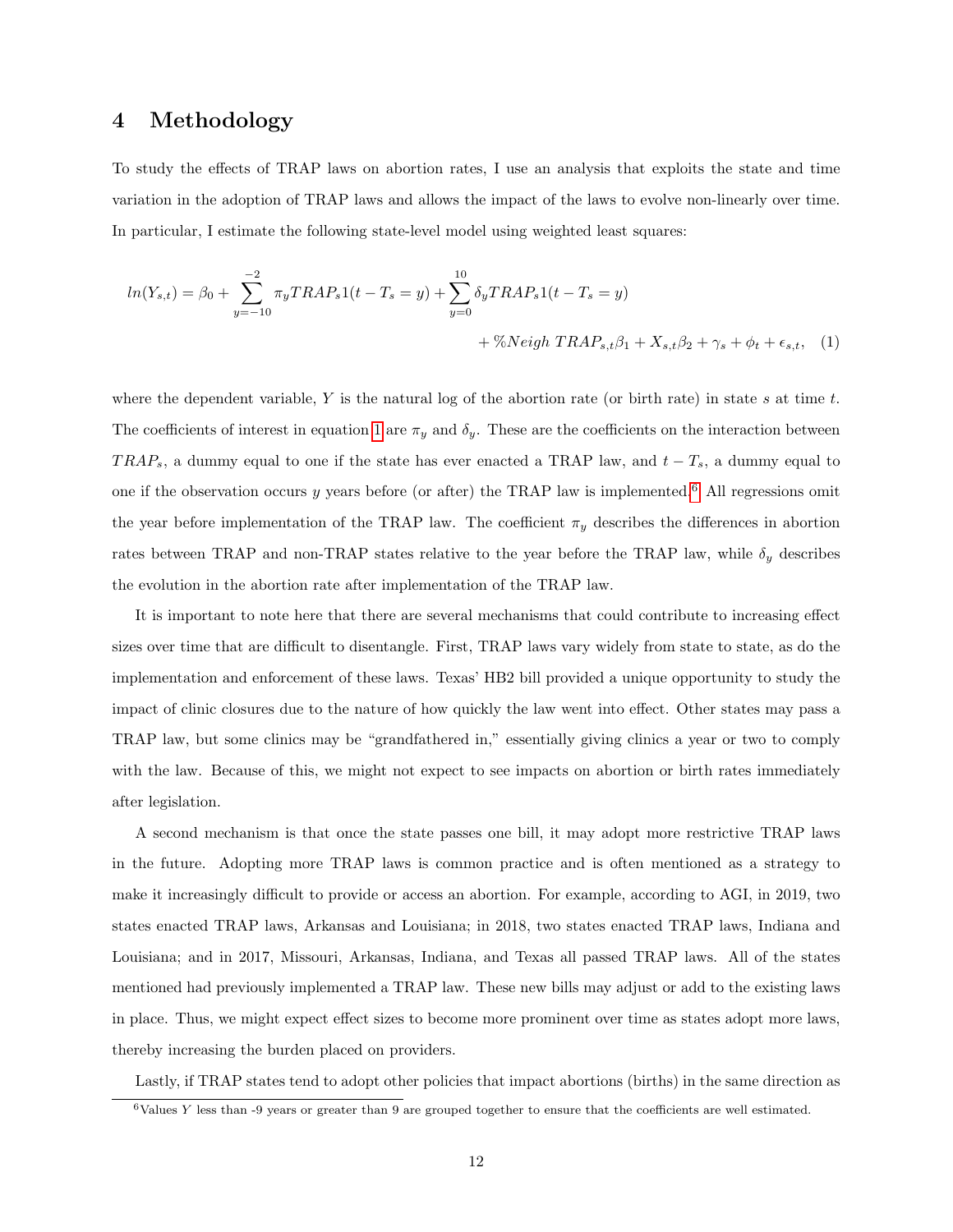the TRAP law, this could also cause an increase in effect sizes over time. While I control some demand-side abortion and family planning policies, states may have passed other policies during this time that I do not observe.

I summarize the main results in a difference-in-differences analysis where I replace the individual indica-tors in equation [\(1\)](#page-11-1) with dummies for three year categories (abbreviated  $D_y$  in equation [2](#page-12-0) for the period: -8 (8 or more years before a TRAP law is passed), -5 to -7, -2 to -4, Year 0, 1-3, 4-6, 7-9, and 10 or more years after the passage of TRAP law. The year prior to the TRAP law is omitted from the regression. Specifically, I estimate the following state-level model using weighted least squares:

<span id="page-12-2"></span><span id="page-12-0"></span>
$$
Y_{s,t} = \beta_0 + \beta_y \sum_y TRAP_s D_y + \%Neigh\ TRAP_{s,t}\beta_1 + X_{s,t}\beta_2 + \gamma_s + \phi_t + \epsilon_{s,t}
$$
\n<sup>(2)</sup>

Finally, I use a difference-in-difference (DiD) analysis, estimated by the following equation:

$$
Y_{s,t} = \beta_0 + Year \ 0_t \times TRAP_s\beta_1 + Post_t \times TRAP_s\beta_2 + \%Neigh\ TRAP_{s,t}\beta_3
$$

$$
+ X_{s,t}\beta_4 + \gamma_s + \phi_t + \epsilon_{s,t}, \quad (3)
$$

Where Year 0 is equal to one the year the TRAP law is implemented and Post is an indicator variable equal to one for every year post-implementation. These two binary variables are interacted with  $TRAP_s$ , a binary equal to one if state s has implemented a TRAP law.

For the analysis described by Equation [\(1\)](#page-11-1), I present two models. Model 1 controls for state and year fixed effects as well as time-varying demographic characteristics and other state-level reproductive health policies. Model 2 adds to Model 1 by including region-by-year fixed effects.

Time-varying demographic characteristics for the female population of childbearing age include the average age and the proportion of this population that is black, white, Hispanic, married, at or below the federal poverty line (FPL), receiving Medicaid. I also control for the state-level unemployment rate.

Because the unit of observation is the state of occurrence, and women may travel from more restrictive to less restrictive states to obtain an abortion, it is important to control for the TRAP status of neighboring states to avoid overstating the impact of the TRAP law on abortion rates [\(Medoff, 2008\)](#page-32-2). All regressions will include  $\%Neigh\ TRAP$ , a continuous variable between 0-100 that reflects the percentage of neighboring states that have adopted a TRAP law.

I also control for other reproductive policies that may impact abortion or birth rates. One of those policies is whether a state has a TRAP law that explicitly targets post-first trimester abortions providers.[7](#page-12-1) Other

<span id="page-12-1"></span><sup>7</sup>Georgia and New Jersey have TRAP laws that only apply to post-first trimester abortions. Florida, Indiana, Mississippi,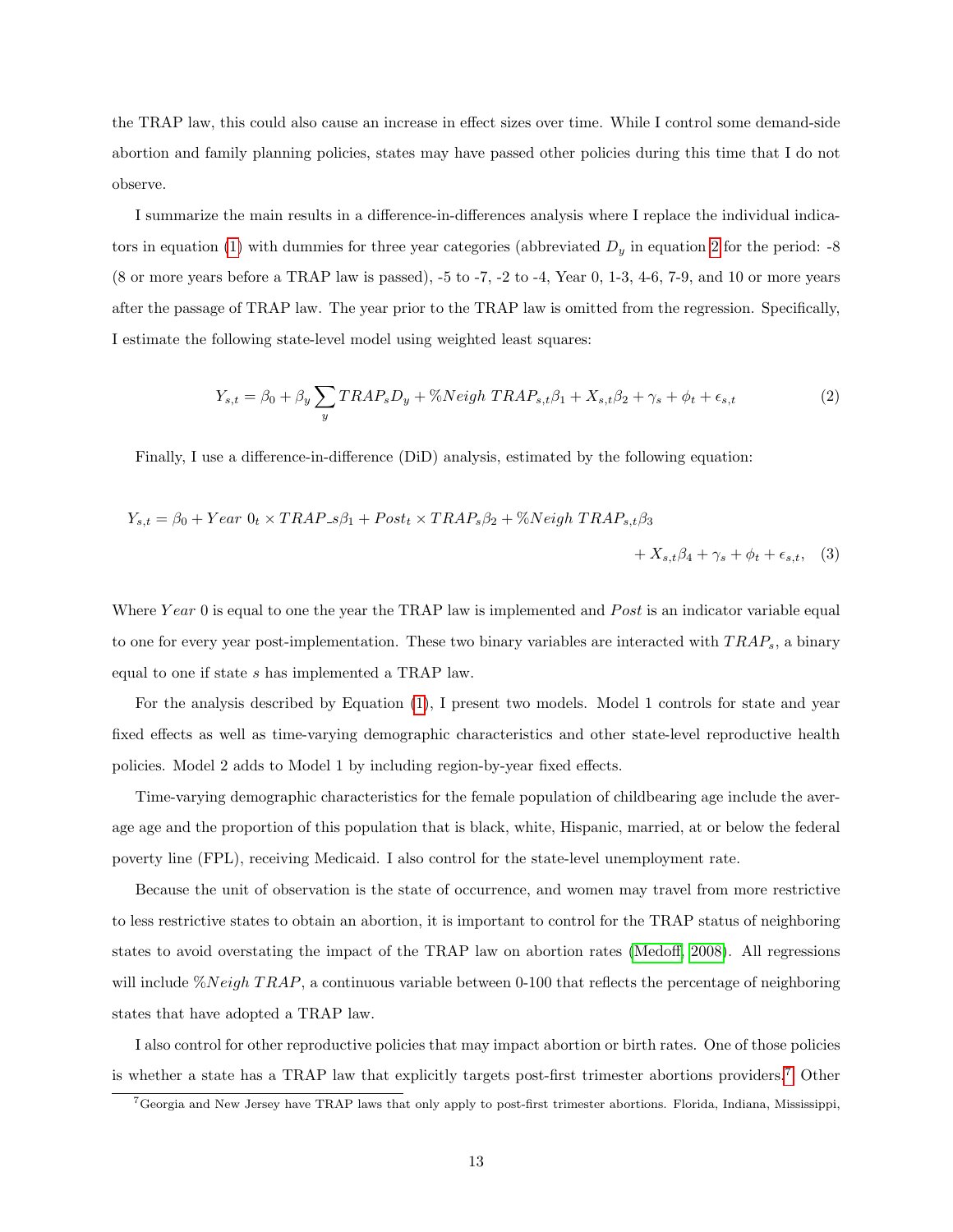state-level reproductive health policies controlled for include: a mandatory waiting period for obtaining an abortion, restricted Medicaid funding for abortions, expanded access to family planning services with a Medicaid waiver based either on income or for postpartum women [\(Kearney and Levine, 2015\)](#page-31-1), and parental notification law for minors [\(Myers and Ladd, 2020\)](#page-32-6).

For the analyses described by Equation [\(2\)](#page-12-0)-[\(3\)](#page-12-2), I present a third model that uses the specification from Model 2, but excludes states that never-adopted a TRAP law. As described in [Borusyak and Jaravel](#page-30-3) [\(2017\)](#page-30-3), the estimates from this specification may be biased toward short-run effects because the long-run effects may be negatively weighted. Therefore, the results from this specification should be interpreted with some caution.

Recently, there has been a surge in the literature identifying potential problems with traditional two-way fixed effects (TWFE) when treatment adoption is staggered [\(Goodman-Bacon, 2021;](#page-30-4) [De Chaisemartin and](#page-30-5) [d'Haultfoeuille, 2020;](#page-30-5) [Borusyak et al., 2021\)](#page-30-6). In particular, [Goodman-Bacon](#page-30-4) [\(2021\)](#page-30-4) shows that under the "best" conditions, when variance-weighted parallel trends hold and treatment effects do not vary over time, two way fixed effects estimates a variance-weighted average treatment effect on the treated. When treatment effects vary over time, the estimator may be biased. In response to this work, many researchers have developed alternative methods for estimating the average treatment effect on the treated (ATT) [\(Borusyak et al., 2021;](#page-30-6) [Callaway and Sant'Anna, 2021;](#page-30-7) [De Chaisemartin and d'Haultfoeuille, 2020;](#page-30-5) [Gardner, 2021\)](#page-30-8).

To address these concerns, I use two newer techniques as alternatives to the traditional TWFE specification, [Callaway and Sant'Anna](#page-30-7) [\(2021\)](#page-30-7) and [Borusyak et al.](#page-30-6) [\(2021\)](#page-30-6). In the first estimation method, two groups can be used as control groups. One control group is the never-treated units, which I refer to as "CS Never Treated (2020)." The second control group is never treated and not-yet-treated units, which I will refer to as "CS Not Yet Treated (2020)". The third estimation I will use is an alternative approach to the problem, which uses an imputation method, as developed by [Borusyak et al.](#page-30-6) [\(2021\)](#page-30-6), which I will refer to as BJS (2021).

Before presenting the results, there are four points regarding estimation and identification to make clear. First, the identifying assumption for the difference-in-differences analysis is: absent of treatment, the trend in the abortion rate in treatment states would have evolved similarly to control states. When controlling for region by year fixed effects, the estimates rely on comparison within each region. Though there is no formal way to test the parallel trend assumption, the inclusion of leads and lags in the primary analysis allows for examining pre-treatment trends between treatment and control groups, relative to the year before implementation.

Rhode Island, South Carolina, Virginia, and Texas have TRAP laws that apply to all abortions as well as separate TRAP laws that apply to only post-first trimester abortions.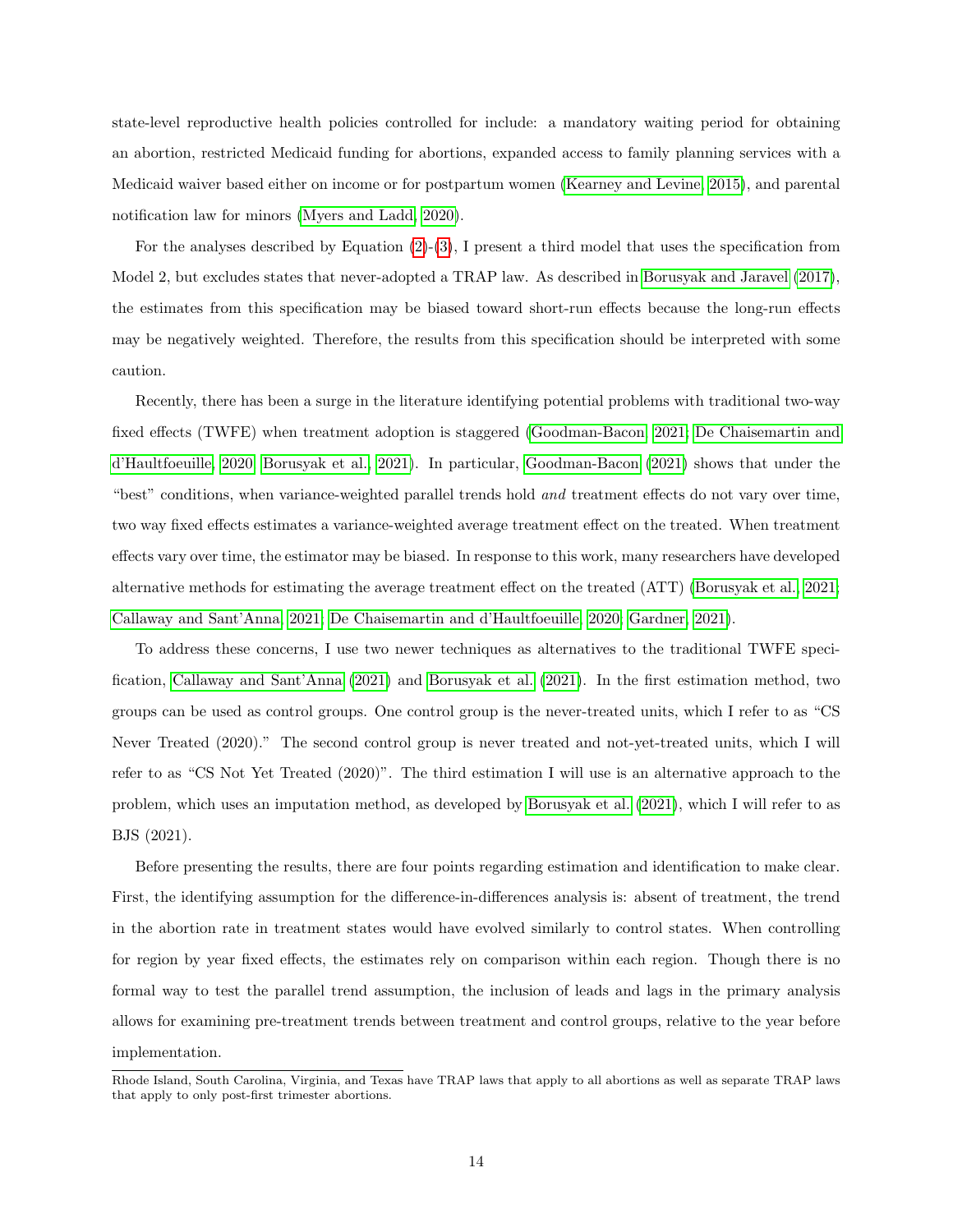Secondly, there are several limitations of the study design and data. One potential concern is that the state-level abortion rates may overestimate the impact of reductions in overall abortions obtained due to women traveling to neighboring states. While I control for the TRAP status of neighboring states to capture this effect, the variable is rough because of its aggregate nature. Another potential limitation is the presence and use of "omnibus" bills. These omnibus bills may package several measures relating to abortion providers, other reproductive policy, or even entirely unrelated subject matters. While ideally, every unique requirement would be identified and coded to disentangle the effects; this is well beyond the scope of this project.

Thirdly, it is important to emphasize that the estimates presented are reduced form estimates and can be thought of as the policy's impact on abortion and birth rates. It is important to keep in mind that due to the variety of TRAP laws (which are broadly discussed in Section [2.1\)](#page-3-0), and the variation even within one specific category, there may be wide variation in effect sizes by the type of law passed. The exact text of each bill are not separately identified and coded, therefore the effects identified in this paper are average effects. Some TRAP laws (or particular aspects of the law) may lead to effect sizes that are significantly larger than those found in this paper, while others may have effects that are significantly smaller (or even negligible) than those identified in this paper.

Finally, to improve efficiency, the results from the analysis presented weight by the population of women aged 15-44 in state s at time t. All standard errors are clustered at the state level to allow for correlation within a state over time.<sup>[8](#page-14-1)</sup>

## <span id="page-14-0"></span>5 Results

#### <span id="page-14-3"></span>5.1 Effect of TRAP laws on Abortions

#### <span id="page-14-2"></span>5.1.1 CDC Data

Figure [1](#page-15-0) presents the estimates for  $\pi_y$  and  $\delta_y$  as described in Equation 1 using the CDC data. Figure 1 plots the point estimates from each of the four models (and corresponding 95% confidence intervals) using all states.

Model 1, denoted with small "x" markers, includes state and year fixed effects, controls for state-level reproductive policies, and time-varying economic and demographic characteristics. Model 2, denoted with hollow, square markers, adds region by year fixed effects to Model 1. For more detailed descriptions of each

<span id="page-14-1"></span> ${}^8$ The main analysis was conducted for both the abortion rate and birth rate specification, excluding population weights. The findings from these analyses are quantitatively similar to those presented in the primary analysis. A Poisson analysis using the count of abortions and births was also conducted. In the Poisson specification, regressions are not weighted. Instead, population is used as the exposure variable. The Poisson results for abortions and births are largely similar to the main findings.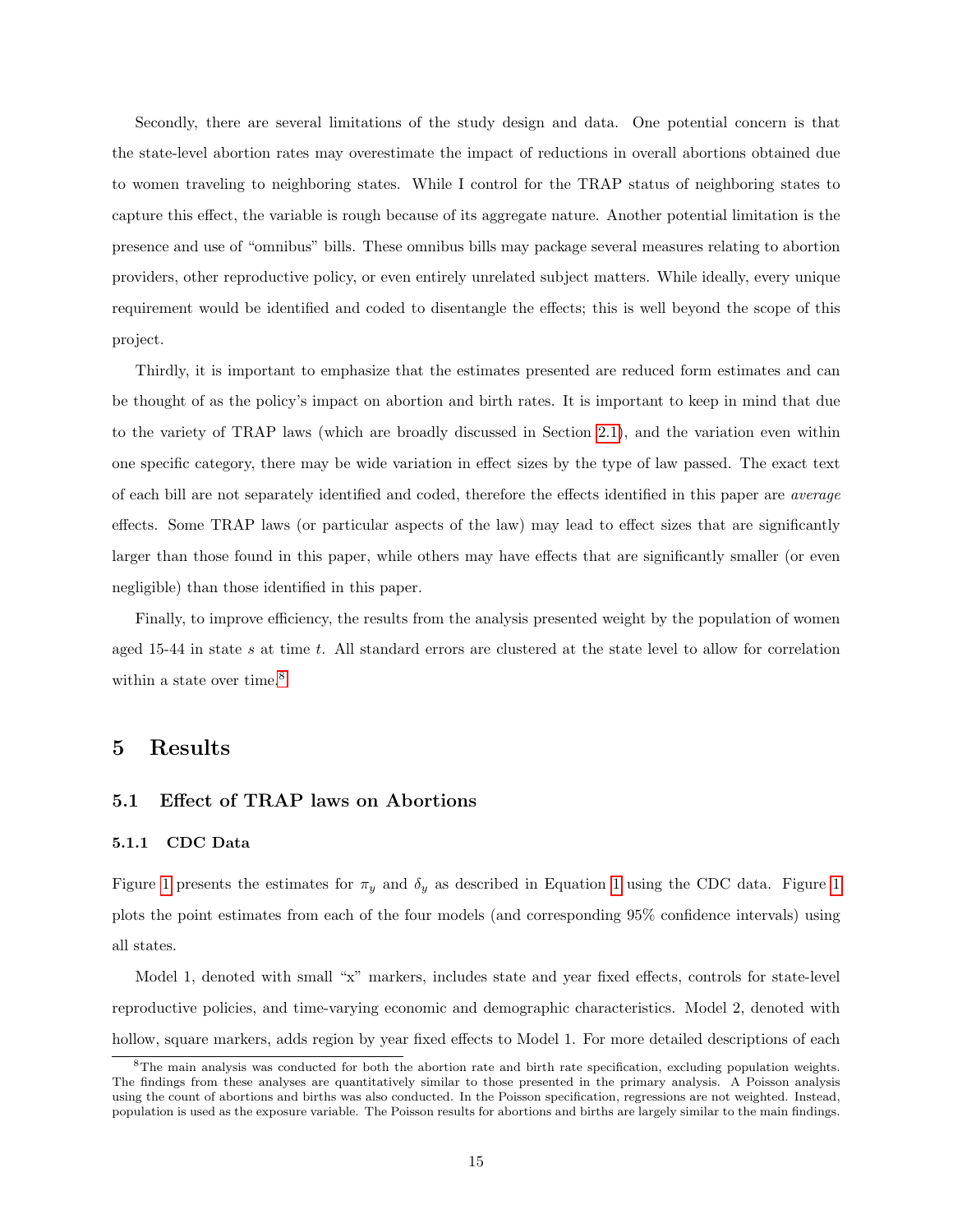

<span id="page-15-0"></span>Figure 1: The Effect of TRAP Laws on Log of Abortion Rate using CDC Data<br>Notes: Model 1 controls for state and year fixed effects (FE), demographic characteristics, the unemployment rate, and policy controls. See Table [3](#page-16-0) f

model and control variables, see Section [4.](#page-11-0)[9](#page-15-1)

Overall, the results presented in Figure [1](#page-15-0) shows that the differences in abortion rates between treatment and control states are generally statistically indistinguishable from zero and small in magnitude, relative to the year before adopting a TRAP law. After implementing the TRAP law, there is an initial reduction in the abortion rate. This decline grows within the first few years and stabilizes around year five. The point estimates from the two models are generally similar to one another and within each other's confidence intervals.

Table [3](#page-16-0) presents the grouped event study and the difference-in-differences estimates. Column (1) presents Model 1, Column (2) presents Model 2, and Column (3) Model 3. The pre-TRAP results from all models in Panel A suggest no statistical differences between the trends in the abortion rate in the treatment and control states relative to one year before the TRAP law. I test whether the coefficients from the pre-TRAP variables are jointly significant for each of the models presented and show the two-sided p-value from this test in the row labeled "T-Test." The test fails to reject that the pre-treatment coefficients are jointly significantly different from zero in all specifications.

<span id="page-15-1"></span>The post-treatment results from Panel A, Column (1) of Table [3](#page-16-0) imply that there is an approximate 5%

 $9 \text{An alternative robustness check using the estimator proposed in de Chaisemartin et al. (2019) is presented in the appendix.}$  $9 \text{An alternative robustness check using the estimator proposed in de Chaisemartin et al. (2019) is presented in the appendix.}$  $9 \text{An alternative robustness check using the estimator proposed in de Chaisemartin et al. (2019) is presented in the appendix.}$  $9 \text{An alternative robustness check using the estimator proposed in de Chaisemartin et al. (2019) is presented in the appendix.}$  $9 \text{An alternative robustness check using the estimator proposed in de Chaisemartin et al. (2019) is presented in the appendix.}$ The point estimates from this exercise are similar to those presented in [1](#page-15-0)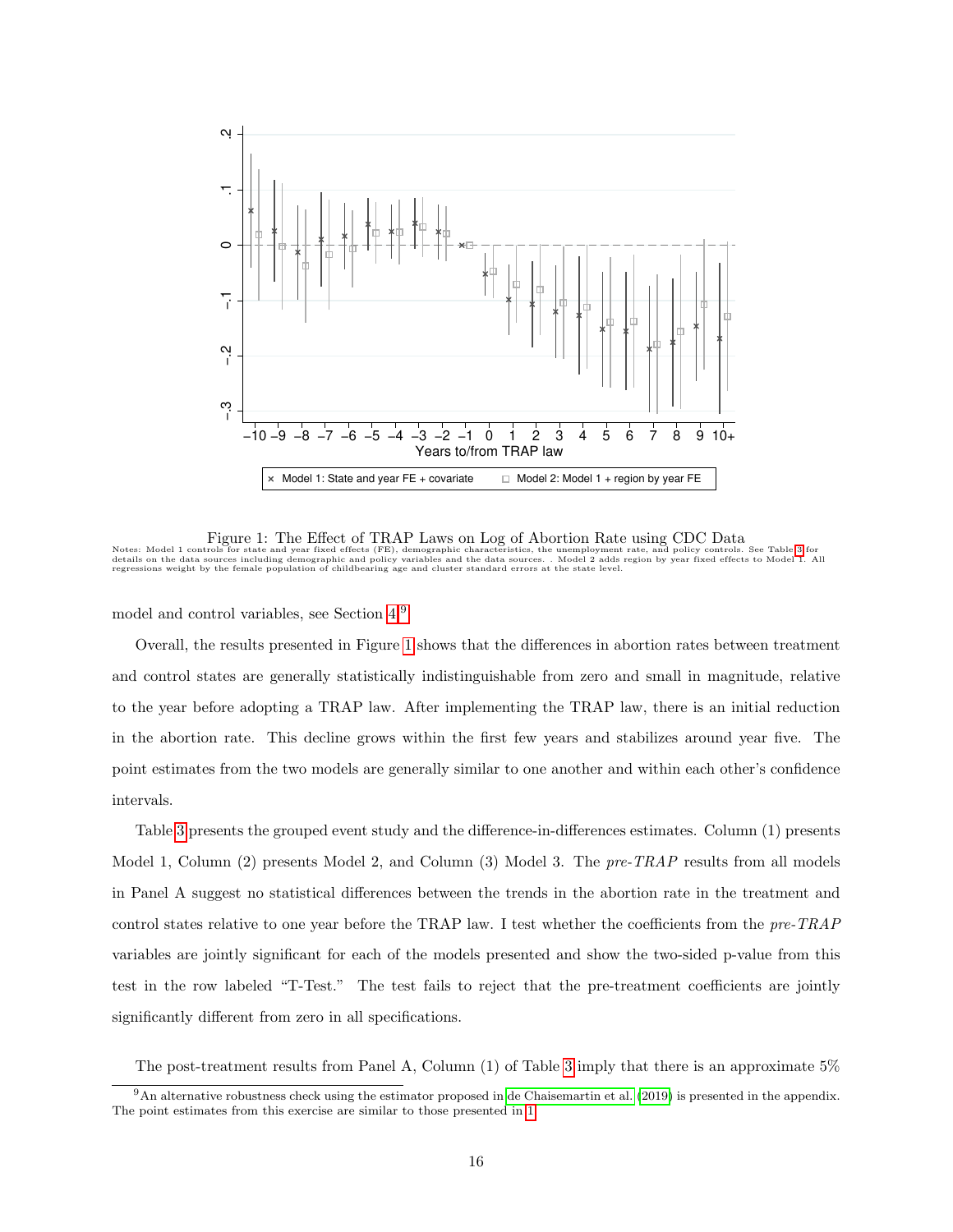|                               | (1)                                     | (2)                                         | (3)              |
|-------------------------------|-----------------------------------------|---------------------------------------------|------------------|
|                               | Panel A: Grouped Event Study Estimates  |                                             |                  |
|                               |                                         |                                             |                  |
| $Pre-TRAP$<br>Year -8 or less | 0.041                                   | 0.004                                       | 0.097            |
|                               | (0.046)                                 | (0.053)                                     | (0.075)          |
| Years $-5$ to $-7$            | 0.020                                   | $-0.002$                                    | 0.024            |
|                               | (0.029)                                 | (0.035)                                     | (0.035)          |
| Years $-4$ to $-2$            | 0.027                                   | 0.023                                       | 0.029            |
|                               | (0.022)                                 | (0.025)                                     | (0.022)          |
|                               |                                         |                                             |                  |
| Year $0 \times TRAP$          | $-0.051**$                              | $-0.047*$                                   | $-0.052*$        |
| Post-TRAP                     | (0.019)                                 | (0.025)                                     | (0.028)          |
| Years 1 to 3                  | $-0.107***$                             | $-0.082**$                                  | $-0.116***$      |
|                               | (0.031)                                 | (0.039)                                     | (0.041)          |
| Years 4 to 6                  | $-0.142***$                             | $-0.127**$                                  | $-0.173***$      |
|                               | (0.049)                                 | (0.056)                                     | (0.060)          |
| Years 7 to 9                  | $-0.166***$                             | $-0.144**$                                  | $-0.225**$       |
|                               | (0.052)                                 | (0.063)                                     | (0.082)          |
| Year $10+$                    | $-0.163**$                              | $-0.125*$                                   | $-0.246***$      |
|                               | (0.066)                                 | (0.065)                                     | (0.086)          |
| T-Test                        | 0.584                                   | 0.453                                       | 0.341            |
|                               |                                         | Panel B: Difference-in-Difference Estimator |                  |
|                               | $0.001*$                                | $0.002**$                                   |                  |
| % Neigh TRAP                  | (0.001)                                 | (0.001)                                     | 0.001<br>(0.001) |
|                               |                                         |                                             |                  |
| Year $0 \times TRAP$          | $-0.071***$                             | $-0.049**$                                  | $-0.055**$       |
|                               | (0.022)                                 | (0.020)                                     | (0.026)          |
| Post $\times$ TRAP            | $-0.147***$                             | $-0.113***$                                 | $-0.142**$       |
|                               | (0.032)                                 | (0.040)                                     | (0.052)          |
|                               |                                         |                                             |                  |
| Region by Year FE             | N                                       | Υ                                           | Y                |
| TRAP States Only              | Ν                                       | N                                           | Υ                |
|                               | Panel C: Alternative approaches to TWFE |                                             |                  |
|                               |                                         |                                             |                  |
| <b>ATT</b>                    | $-0.080*$                               | $-0.076*$                                   | $-0.104***$      |
|                               | (0.046)                                 | (0.046)                                     | (0.040)          |
| CS Never Treated (2020)       | Υ                                       | N                                           | Ν                |
| CS Not Yet Treated (2020)     | $\mathbf N$                             | Υ                                           | Ν                |
| BJS (2021)                    | $_{\rm N}$                              | Ν                                           | Υ                |
|                               |                                         |                                             |                  |

<span id="page-16-0"></span>Table 3: CDC Data: Effect of TRAP Laws on Log of Abortion Rate

There are 997 observations in columns (1)-(2). All regressions control for state and year fixed effects.<br>Then grapplic characteristics for the female-childbearing population include: the average age and the fraction<br>that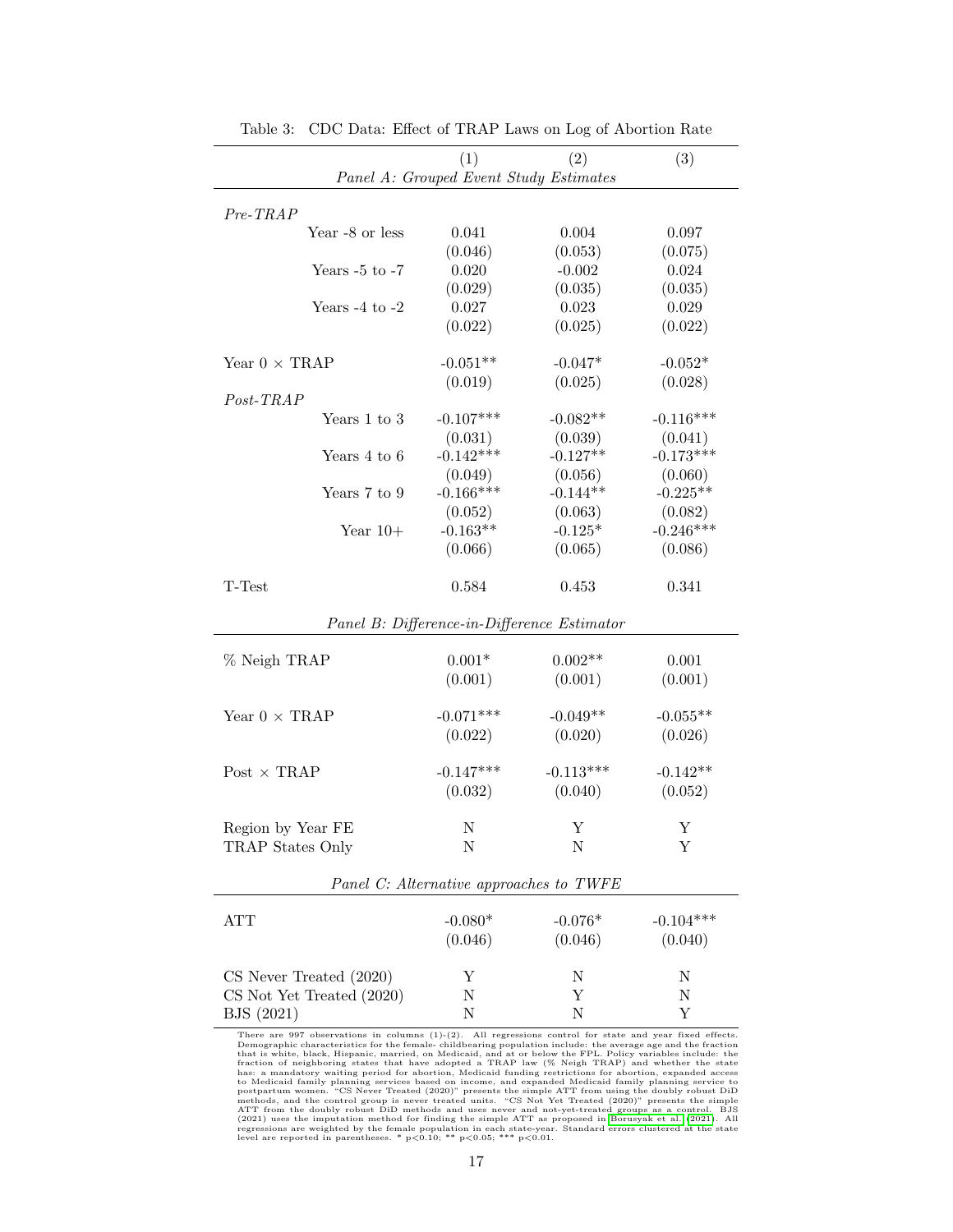decrease in the abortion rate in the year the TRAP law is adopted. This effect increases (in absolute value terms) over time and remains large 10-plus years after implementing the TRAP law. The effect diminishes slightly with the inclusion of region by year fixed effects in Column (2). Excluding non-TRAP states, as presented in Column (3), yield similar estimates to the first two columns.

Panel B of Table [3](#page-16-0) presents the DiD results for each specification and the impact on abortion rates when a neighboring state adopts a TRAP law,  $\mathcal{N} \text{Neigh}$  TRAP. In general, abortion rates in a state appear to increase in response to neighboring states adopting a TRAP law, although this variable is roughly estimated. The coefficient on  $\mathcal{N} \text{leigh} TRAP$  from Column (1) implies that when 100% of neighboring states adopt a TRAP law, abortion rates rise by  $1.1\%$  or  $.154$  more abortions per 1,000 women of childbearing age.<sup>[10](#page-17-0)</sup> The coefficient on  $Year\ 0 \times TRAP$  in Panel B of Column (1) implies that the year a state adopts a TRAP law, abortion rates fall by roughly 7%. Finally, the coefficient on  $Post \times TRAP$  in Column (1) implies that in the subsequent years, there is an approximate 14.7% decrease in the abortion rate.

Results from Panel B, Column (2) of Table [3](#page-16-0) show that the estimate on  $Post \times TRAP$  diminishes slightly with the inclusion of region by year fixed effects, to an  $11.3\%$  $11.3\%$  reduction in the abortion rate.<sup>11</sup> When Model 3 is specified, the point estimate is between that of Model 1 and Model 2, 14.2%.

Panel C presents the findings from the alternative estimators. Column (1) of Panel C shows the estimates from the simple ATT [Callaway and Sant'Anna](#page-30-7) [\(2021\)](#page-30-7) using the never treated units as controls.[12](#page-17-2) The findings imply that becoming a TRAP state leads to an approximate 8% reduction in the abortion rate. In Column (2), the control group is both never and not-yet-treated units, and the finding is similar to that in Column (1). Finally, Column (3) shows the estimate using the proposed estimator in [Borusyak et al.](#page-30-6) [\(2021\)](#page-30-6) and finds that adopting a TRAP law leads to an approximate 10.4% reduction in the abortion rate. These findings are a bit smaller than is suggested by the TWFE estimators.

Overall, the effect for  $Post \times TRAP$  in Column (1) of Table [3](#page-16-0) implies that going from a non-TRAP to TRAP state leads to a 14.7% decrease in the abortion rate. This effect translates to roughly 1.9 fewer abortions per 1,000 women of childbearing age. Using the more conservative DiD estimates from columns  $(2)$  implies around 1.5 fewer abortions per 1,000 women of childbearing age.<sup>[13](#page-17-3)</sup>

<span id="page-17-0"></span> $10$ The average abortion rate before a neighboring state adopts a TRAP law was 14 abortions per 1,000 women of childbearing age.

<span id="page-17-1"></span> $11$ The results from an alternative specification that excludes states that ever fail to report abortion data to the CDC from all estimations are largely comparable both qualitatively and quantitatively to those presented in Table [3.](#page-16-0)

<span id="page-17-2"></span> $12$ It is important to note here that because this method estimates the group-time ATT and then aggregates, I am unable to include the covariates for all the typical characteristics and state policies. I cannot do this because I have many groups composed of just one treatment state. I can include these covariates with the BJS (2020) estimation method.

<span id="page-17-3"></span><sup>&</sup>lt;sup>13</sup>The average abortion rate for TRAP states before implementing the TRAP law during this time was 13.1 abortions per 1,000 women of childbearing age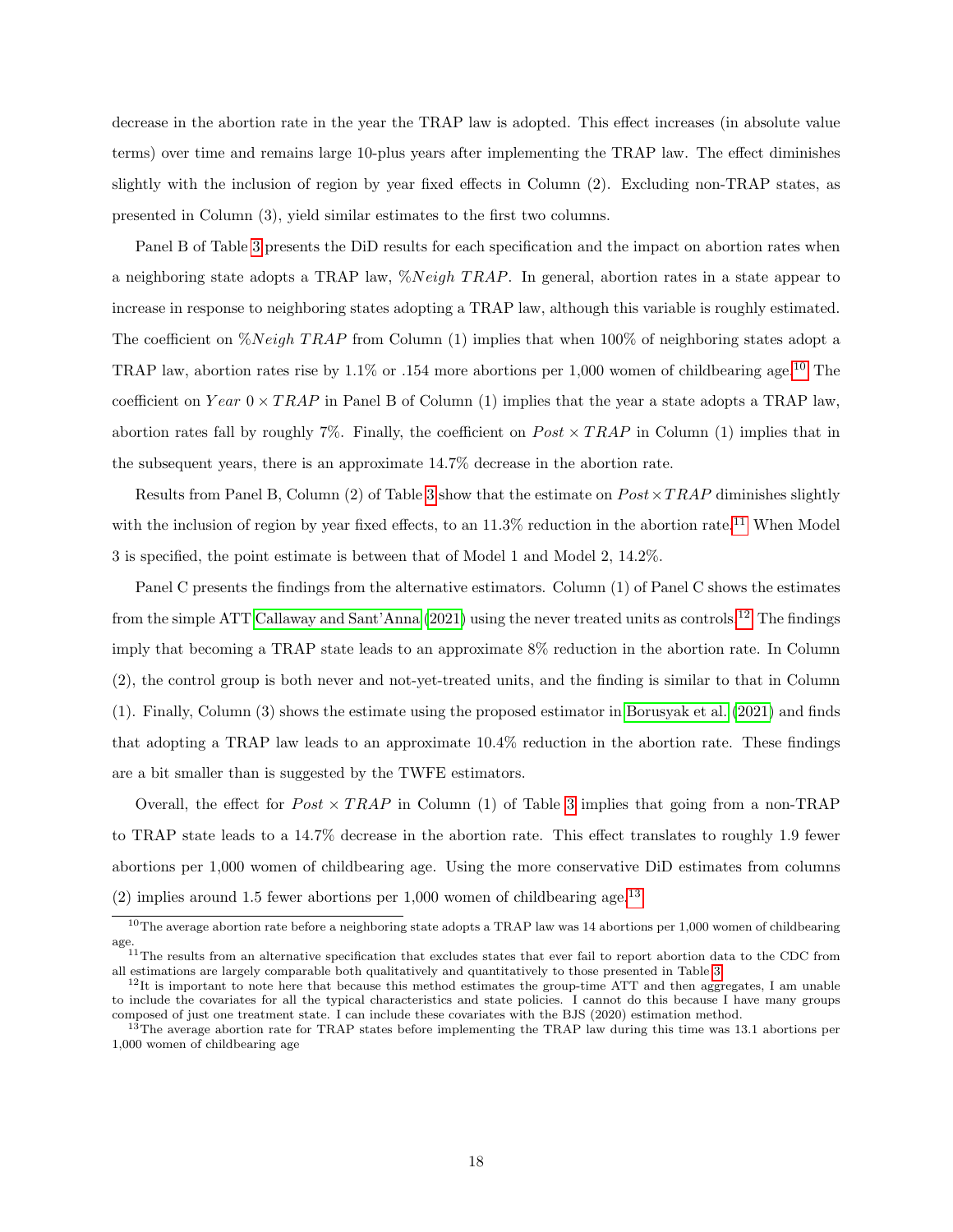

<span id="page-18-0"></span>Figure 2: AGI Data: The Effect of TRAP Laws on Log of Abortion Rate

Notes: Model 1 controls for state and year fixed effects (FE) as well as state-level reproductive health policies [\(Kearney and Levine, 2015;](#page-31-1) [Myers and Ladd,](#page-32-6)<br>[2020\)](#page-32-6) and demographic characteristics; see Table [3](#page-16-0) for details. M

#### <span id="page-18-1"></span>5.1.2 AGI Data

Figure [2](#page-18-0) and Table [4](#page-19-0) presents results using the abortion rate estimates from the Alan Guttmacher Institute. The models and structure of the tables and figures are the same as those previously presented in Section [5.1.1.](#page-14-2)

Figure [2](#page-18-0) presents the results using the AGI dataset. Overall, the estimates are similar to those presented in Figure [1;](#page-15-0) however, the first two years post-TRAP law appear to be less impactful than the findings presented in [5.1.1.](#page-14-2)

Table [4](#page-19-0) presents the grouped event study and difference-in-differences estimator. Once again, the results are similar to those presented in Table [3.](#page-16-0) The coefficient on  $Post \times TRAP$  in Panel B Column (1) implies a roughly 11.5% reduction in the abortion rate. The inclusion of region by year fixed effects yields estimates similar to those presented in Column (1). When I restrict the analysis to only states that have adopted a TRAP law by 2014, the effect is relatively stable, though slightly larger, at around -12.1%.

As was done in Table [3,](#page-16-0) Panel C presents the findings from the alternative estimators. The results across the three estimation methods are quantitatively similar to one another. They suggest that adopting a TRAP law is associated with an approximate 9.5% decrease in the abortion rate. These estimates are slightly smaller than the TWFE estimation methods but still within their confidence intervals.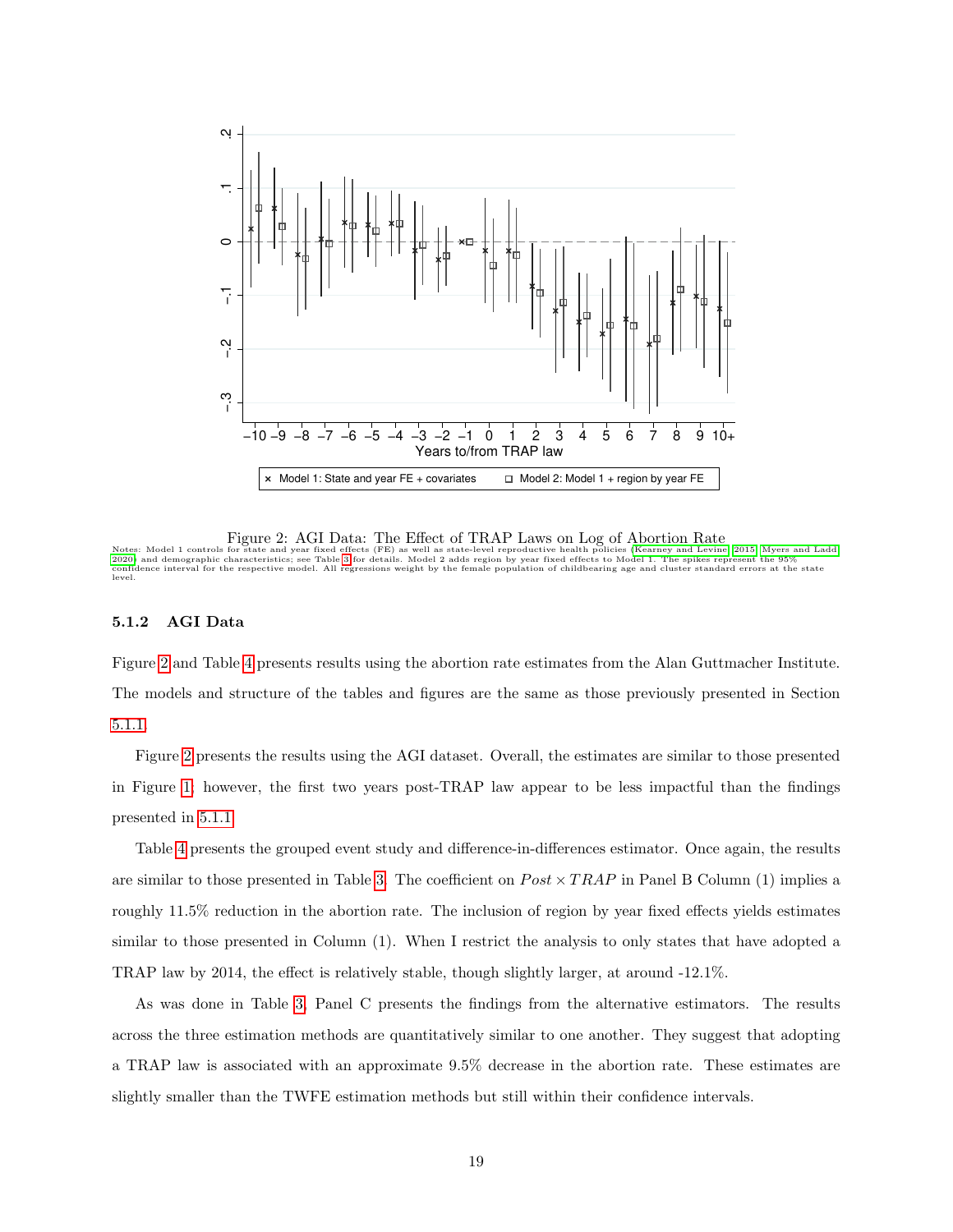|                           |                                               | (2)                                         | (3)         |
|---------------------------|-----------------------------------------------|---------------------------------------------|-------------|
|                           | (1)<br>Panel A: Grouped Event Study Estimates |                                             |             |
|                           |                                               |                                             |             |
| $Pre-TRAP$                |                                               |                                             |             |
| Year -8 or less           | 0.022                                         | 0.044                                       | $-0.025$    |
|                           | (0.049)                                       | (0.042)                                     | (0.046)     |
| Years $-5$ to $-7$        | 0.026                                         | 0.015                                       | $-0.013$    |
|                           | (0.031)                                       | (0.031)                                     | (0.029)     |
| Years $-4$ to $-2$        | $-0.010$                                      | $-0.007$                                    | $-0.021$    |
|                           | (0.029)                                       | (0.027)                                     | (0.023)     |
|                           |                                               |                                             |             |
| Year $0 \times TRAP$      | $-0.018$                                      | $-0.047$                                    | $-0.031$    |
|                           | (0.045)                                       | (0.040)                                     | (0.032)     |
| Post-TRAP                 |                                               |                                             |             |
| Years 1 to 3              | $-0.063$                                      | $-0.071*$                                   | $-0.075$    |
|                           | (0.042)                                       | (0.040)                                     | (0.044)     |
| Years 4 to 6              | $-0.156***$                                   | $-0.148***$                                 | $-0.154***$ |
|                           | (0.038)                                       | (0.046)                                     | (0.041)     |
| Years 7 to 9              | $-0.125***$                                   | $-0.116**$                                  | $-0.126**$  |
|                           | (0.045)                                       | (0.054)                                     | (0.052)     |
| Year $10+$                | $-0.121*$                                     | $-0.142**$                                  | $-0.204***$ |
|                           | (0.061)                                       | (0.064)                                     | (0.054)     |
| T-Test                    | 0.652                                         | 0.519                                       | 0.806       |
|                           |                                               | Panel B: Difference-in-Difference Estimator |             |
|                           |                                               |                                             |             |
| Neighbor                  | 0.001                                         | 0.001                                       | 0.002       |
|                           | (0.001)                                       | (0.001)                                     | (0.001)     |
| Year $0 \times TRAP$      | $-0.029$                                      | $-0.062$                                    | 0.006       |
|                           | (0.051)                                       | (0.050)                                     | (0.044)     |
|                           |                                               |                                             |             |
| Post $\times$ TRAP        | $-0.115***$                                   | $-0.121***$                                 | $-0.088*$   |
|                           | (0.039)                                       | (0.045)                                     | (0.044)     |
|                           |                                               |                                             |             |
| Region by Year FE         | Ν                                             | Y                                           | Y           |
| TRAP States Only          | Ν                                             | Ν                                           | Υ           |
|                           |                                               |                                             |             |
|                           | Panel C: Alternative approaches to TWFE       |                                             |             |
| <b>ATT</b>                | $-0.099***$                                   | $-0.094***$                                 | $-0.095***$ |
|                           | (0.034)                                       | (0.031)                                     | (0.025)     |
|                           |                                               |                                             |             |
| CS Never Treated (2020)   | Υ                                             | N                                           | Ν           |
| CS Not Yet Treated (2020) | Ν                                             | Υ                                           | Ν           |
| BJS (2021)                | Ν                                             | N                                           | Υ           |
|                           |                                               |                                             |             |

<span id="page-19-0"></span>Table 4: AGI Data: Effect of TRAP Laws on Log of Abortion Rate

There are 1071 observations in columns (1)-(2) and 525 observations in column (3). All regressions include state and year fixed effects as well as demographic and policy controls. See Table [3](#page-16-0) for details on demographic and policy variables. "CS Never Treated (2020)" presents the simple ATT from using the doubly robust DiD methods, and the control group is never treated units. "CS Not Yet Treated (2020)" presents the simple ATT from the doubly robust DiD methods and uses never and not-yet-treated groups as a control. BJS (2021) uses the imputation method for finding the simple ATT as proposed in [Borusyak et al.](#page-30-6) [\(2021\)](#page-30-6). All regressions are weighted by the female population in each state-year. Standard errors clustered at the state level are reported in parentheses.  $*$  p[0.10;  $**$  p[0.05;  $***$  p[0.01.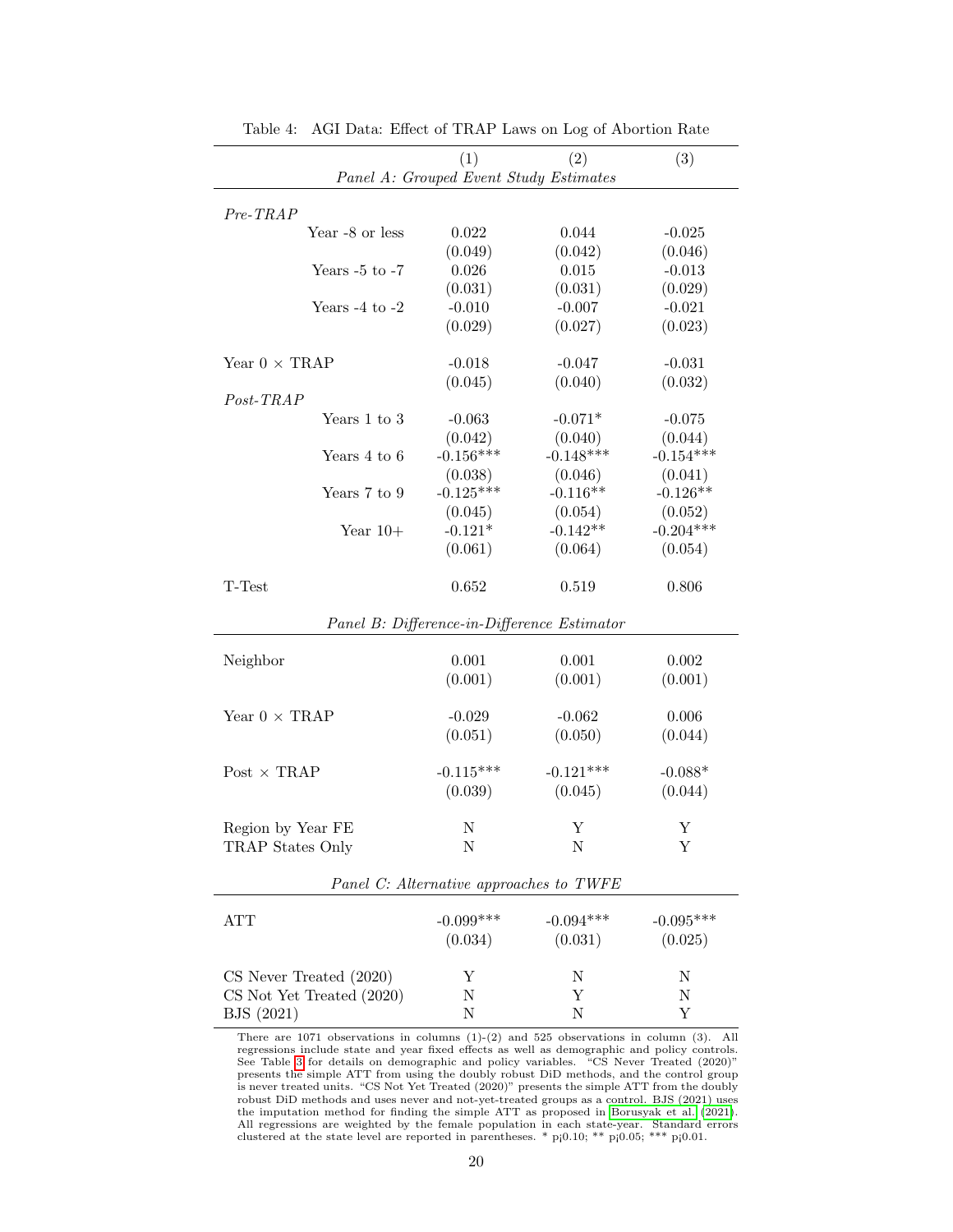The average abortion rate in a TRAP state before passing a TRAP law using the AGI dataset during this period (1980-2014) was approximately 17.3 abortions per 1,000 women of childbearing age. The results from Panel B Columns (1) and (2) indicate that moving from non-TRAP to TRAP status leads to about 1.9-2.1 fewer abortions per 1,000 women of childbearing age. The CDC data results suggest approximately 1.5-1.9 fewer abortions per 1,000 women of childbearing age, which is slightly lower the estimates presented here.

The impact of neighboring states adopting a TRAP law is near zero in magnitude and statistically insignificant. While the coefficients are all positive, they are too small to draw any meaningful interpretations.

A natural next question is: if abortion rates are falling, and this is not entirely explained by traveling to neighboring states, is there an increase the birth rate?

### 5.2 Effect of TRAP Laws on Births

One benefit to using the birth rate as the primary outcome variable of interest, is the results may suffer less from the over-estimation problem that occurs when using in-state abortion rate. That is, in order for these point estimates to overestimate the effect of TRAP laws on births, women would have to travel to TRAP states from less restrictive states to give birth. To understand the impact of TRAP laws on the birth rate, I conduct the analysis described in Equations [\(1\)](#page-11-1)-[\(3\)](#page-12-2) and use the same models described in Section [5.1.1](#page-14-2) using birth data from the CDC for years 1995-2015.

Figure [3](#page-22-0) presents the results for the primary analysis, where the dependent variable is the natural log of the birth rate. The pre-treatment differences in birth rates are small in magnitude and statistically insignificant, except for the year before implementing the TRAP law. Models 1 and 2 show a generally positive impact of TRAP laws on birth rates. The positive effect on birth rates rises for the first two years post implementation, and levels off around year three.

I now turn to Table [5.](#page-21-0) Across models, the estimates for all the pre-TRAP variables presented in Panel A are statistically insignificant, and we also fail to reject that they are jointly significantly different from zero. For Models 1-2, The effect of TRAP laws the year the law is passed is positive and remains positive and significant in the years following adoption. However, when non-TRAP states are excluded, as presented in Column (3), the effect diminishes, though it remains positive.

Turning to Panel B of Table [5](#page-21-0) shows a positive effect on birth rates when a neighboring state adopts a TRAP law, though the magnitude is near zero, thus it is difficult to draw any meaningful conclusions. The coefficient on  $Post \times TRAP$  in Columns (1) of Panel B shows an approximate 3.2% increase in the birth rate. Before adopting a TRAP law, the average birth rate in a TRAP state was roughly 65.3 births per 1,000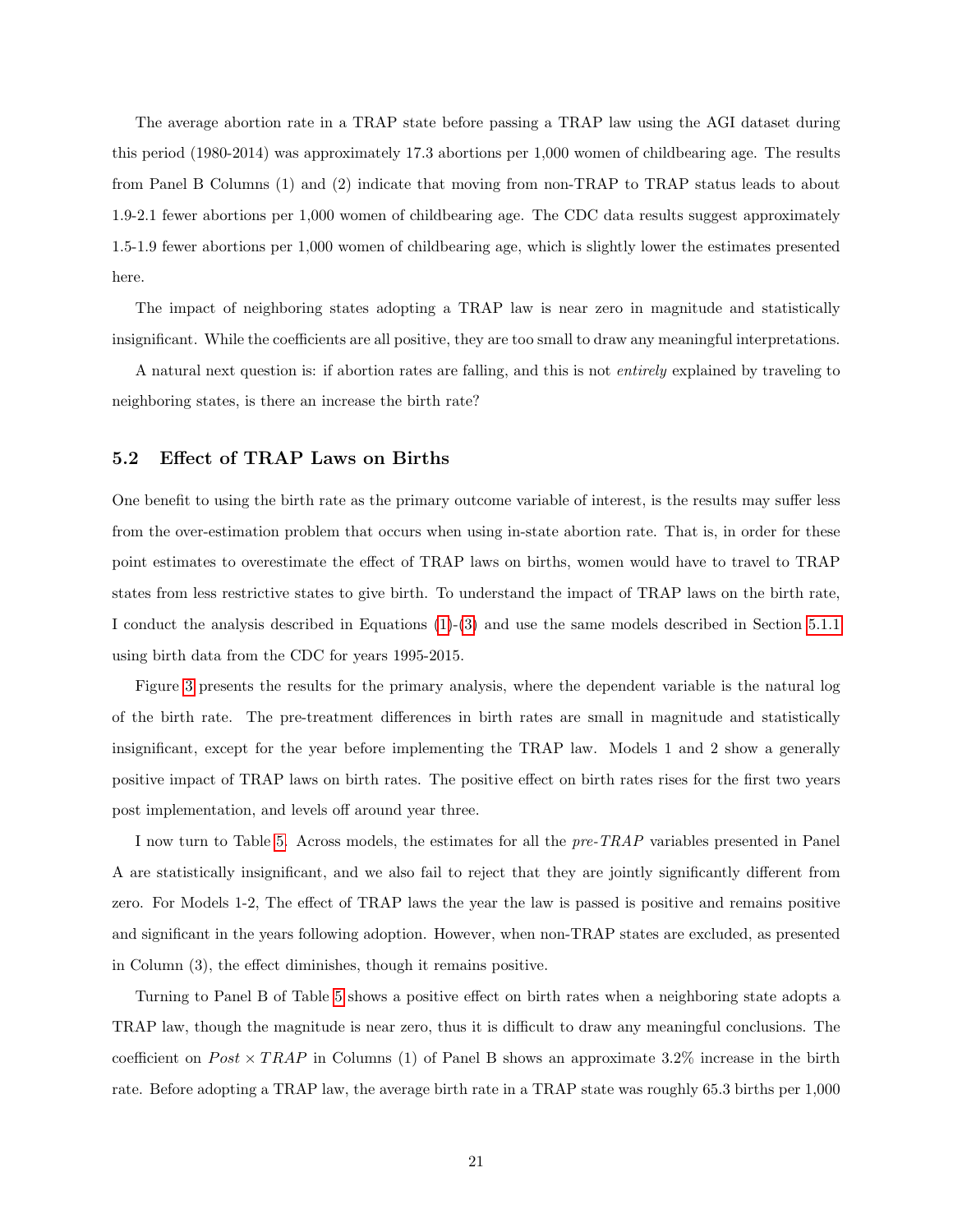|                           | (1)                                     | (2)                                         | (3)        |
|---------------------------|-----------------------------------------|---------------------------------------------|------------|
|                           | Panel A: Grouped Event Study Estimates  |                                             |            |
| $Pre-TRAP$                |                                         |                                             |            |
| Year -8 or less           | $-0.023$                                | $-0.006$                                    | 0.019      |
|                           | (0.019)                                 | (0.017)                                     | (0.021)    |
| Years $-5$ to $-7$        | $-0.004$                                | $-0.008$                                    | 0.007      |
|                           | (0.009)                                 | (0.009)                                     | (0.011)    |
| Years $-4$ to $-2$        | $-0.005$                                | $-0.008$                                    | $-0.004$   |
|                           | (0.006)                                 | (0.005)                                     | (0.006)    |
|                           |                                         |                                             |            |
| Year $0 \times TRAP$      | 0.007                                   | $0.010**$                                   | $0.010*$   |
|                           | (0.006)                                 | (0.005)                                     | (0.005)    |
| $Post-TRAP$               |                                         |                                             |            |
| Years 1 to 3              | $0.022***$                              | 0.011                                       | 0.013      |
|                           | (0.007)                                 | (0.007)                                     | (0.009)    |
| Years 4 to 6              | $0.026***$                              | 0.014                                       | 0.007      |
|                           | (0.009)                                 | (0.009)                                     | (0.013)    |
| Years 7 to 9              | $0.035**$                               | $0.018*$                                    | 0.013      |
|                           | (0.014)                                 | (0.010)                                     | (0.016)    |
| Year $10+$                | 0.035                                   | 0.023                                       | 0.012      |
|                           | (0.029)                                 | (0.023)                                     | (0.031)    |
|                           |                                         |                                             |            |
| T-Test                    | 0.166                                   | 0.494                                       | 0.453      |
|                           |                                         | Panel B: Difference-in-Difference Estimator |            |
|                           |                                         |                                             |            |
| % Neigh TRAP              | 0.000                                   | $-0.000$                                    | 0.000      |
|                           | (0.000)                                 | (0.000)                                     | (0.000)    |
| Year $0 \times TRAP$      | 0.015                                   | $0.014*$                                    | 0.006      |
|                           | (0.011)                                 | (0.008)                                     | (0.006)    |
|                           |                                         |                                             |            |
| Post $\times$ TRAP        | $0.032***$                              | $0.019**$                                   | 0.013      |
|                           | (0.011)                                 | (0.007)                                     | (0.009)    |
|                           |                                         |                                             |            |
| Region by Year FE         | Ν                                       | Y                                           | Y          |
| TRAP States Only          | Ν                                       | Ν                                           | Υ          |
|                           |                                         |                                             |            |
|                           | Panel C: Alternative approaches to TWFE |                                             |            |
| <b>ATT</b>                | 0.025                                   | 0.019                                       | $0.035***$ |
|                           | (0.016)                                 | (0.014)                                     | (0.013)    |
|                           |                                         |                                             |            |
| CS Never Treated (2020)   | Υ                                       | Ν                                           | Ν          |
| CS Not Yet Treated (2020) | Ν                                       | Υ                                           | Ν          |
| BJS (2021)                | Ν                                       | Ν                                           | Υ          |
|                           |                                         |                                             |            |

<span id="page-21-0"></span>Table 5: Effect of TRAP Laws on Log of Birth Rate

There are 1071 observations in columns  $(1)-(2)$  of Panel A & B. All regressions include state and year fixed effects as well as demographic and policy controls. See Table [3](#page-16-0) for details on demographic and policy variables. All regressions are weighted by the female population in each state-year. "CS Never Treated (2020)" presents the simple ATT from using the doubly robust DiD methods, and the control group is never treated units. "CS Not Yet Treated (2020)" presents the simple ATT from the doubly robust DiD methods and uses never and not-yet-treated groups as a control. BJS (2021) uses the imputation method for finding the simple ATT as proposed in [Borusyak et al.](#page-30-6) (2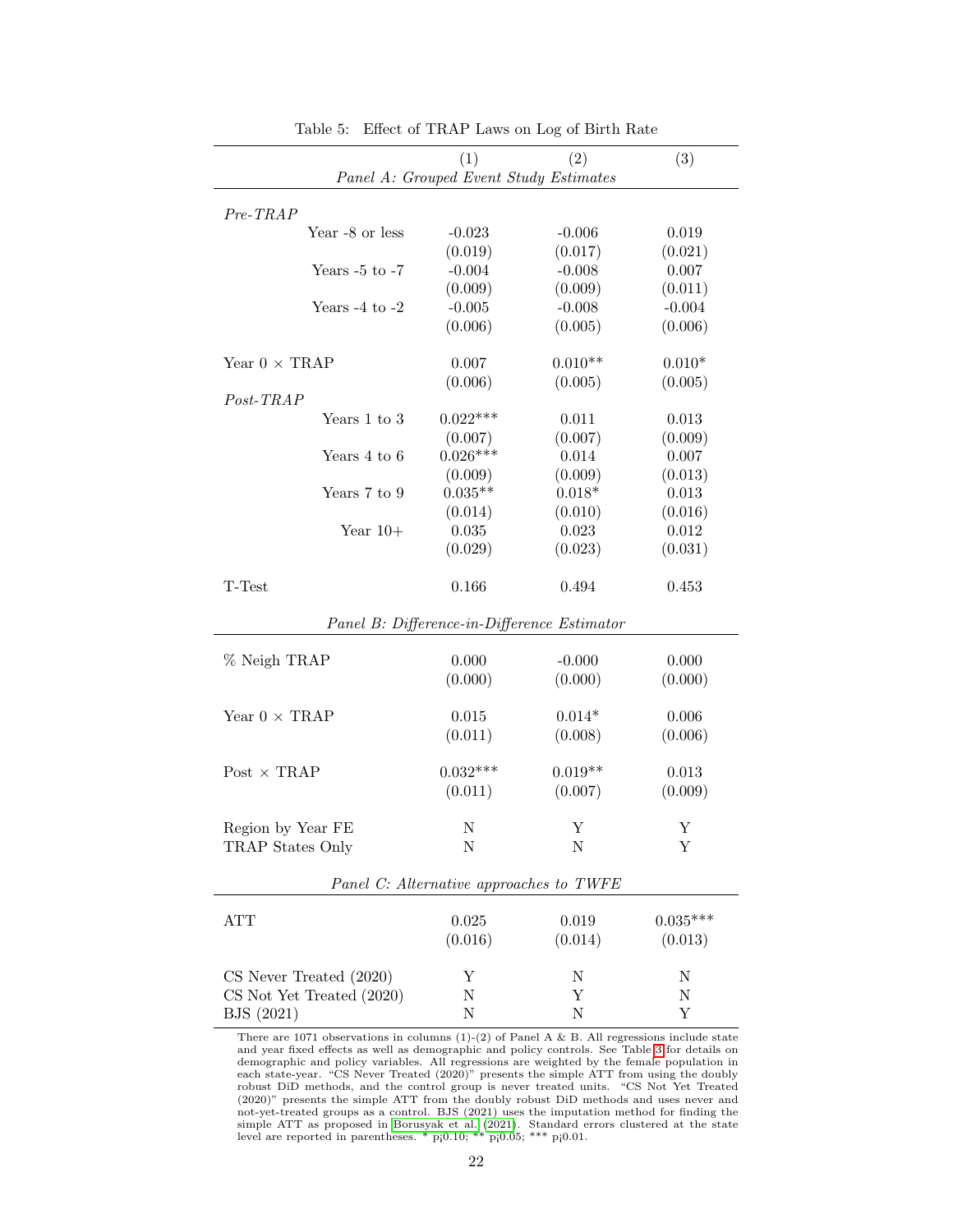

<span id="page-22-0"></span>Figure 3: The Effect of TRAP Laws on Birth Rates

Notes: Model 1 controls for state and year fixed effects (FE) as well as state-level reproductive health policies [\(Kearney and Levine, 2015;](#page-31-1) [Myers and Ladd,](#page-32-6)<br>[2020\)](#page-32-6) and demographic characteristics; see Table [3](#page-16-0) for details. M

women of childbearing age; a 3.2% increase would imply 2 more births per 1,000 women of childbearing age. Once region by year fixed effects are included, the effect on  $Post \times TRAP$  is slightly smaller at 1.9%, or roughly 1.2 more births per 1,000 women of childbearing age.

As was done in Table [3,](#page-16-0) Panel C presents the findings from the alternative estimators. The first two columns imply that adopting a TRAP law is associated with an approximate 2-2.5% increase in the birth rate, though the effect is not statistically significant at conventional levels. The point estimates are still quite similar to those presented in the TWFE model. The estimate in Column (3) is larger than any other estimate and statistically significant, implying that TRAP laws are associated with a 3.5% increase in the birth rate.

I can estimate what proportion of the observed decline in in-state abortions results in a child being carried to term using a quick back-of-the-envelope calculation. The coefficient on  $Post \times TRAP$  in Panel B of Column (1) of Table 3 implies that the abortion rate falls roughly 14.7% after the TRAP law is passed, or approximately 1.9 fewer abortions per 1,000 women. The coefficient on  $Post \times TRAP$  from Column (1) of Table 5 shows that the birth rate increases approximately  $3.2\%$ , or 2 more births per 1,000 women.<sup>[14](#page-22-1)</sup>

<span id="page-22-1"></span><sup>&</sup>lt;sup>14</sup>There is some missing data for the abortion rate since not all states report abortion data to the CDC every year. When the birth rate analysis is restricted to the observations for which there is a corresponding abortion rate observation, then the effect on births is slightly smaller, at roughly 2.3%, and the estimated fraction of abortions that result in a birth is roughly 79%.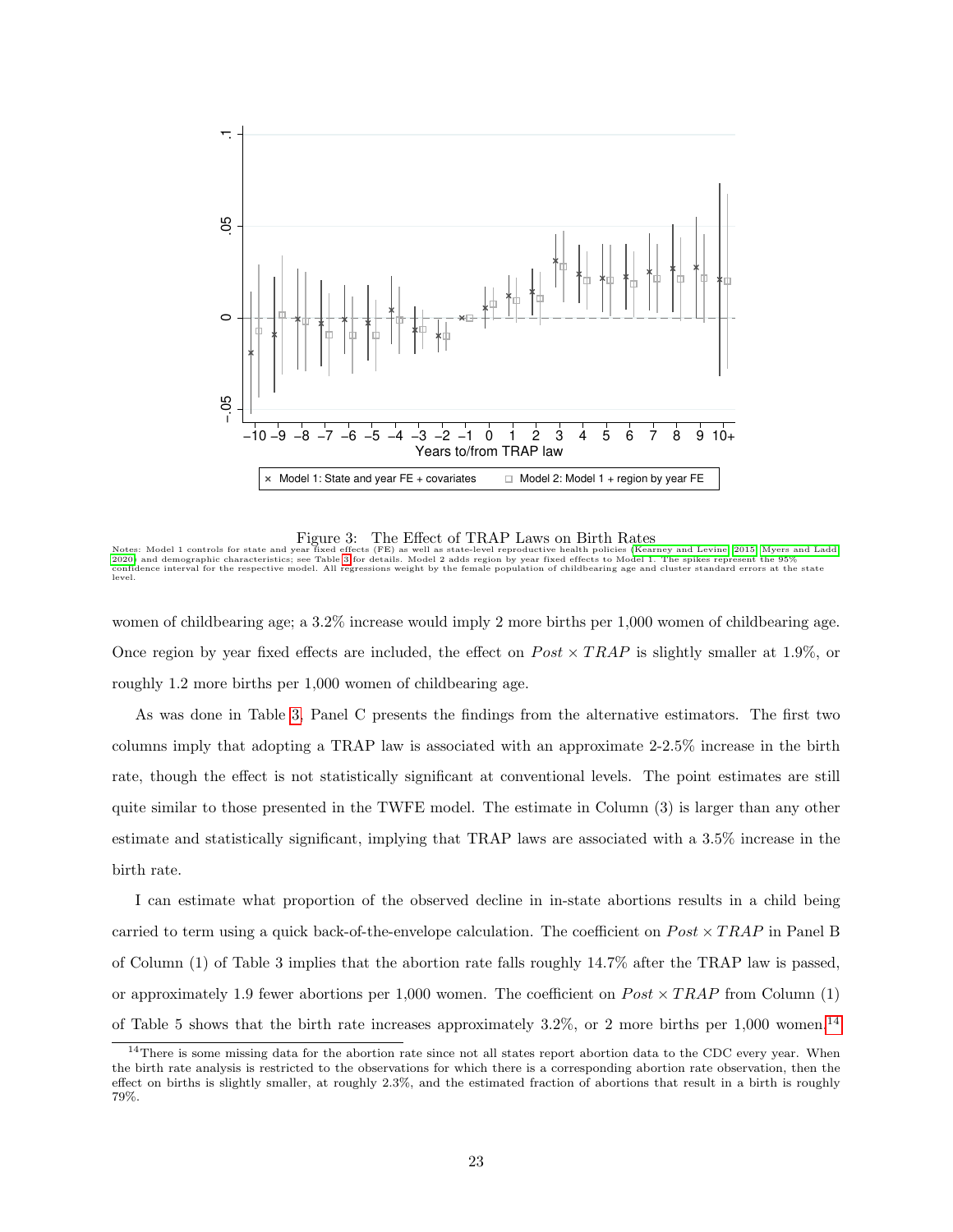Taken together, this would imply that approximately all of the observed decline in abortions results in a birth. Using the same process, but for the estimates from Column (2), when region by year fixed effects are included, implies that roughly 80% of the observed decline in the abortion rate results in a birth.

#### 5.3 Threats to validity

One potential concern is that there is a correlation between adopting a TRAP law and some other policy or state characteristics. To address this concern, I conduct several falsification regressions. First, I use the following policies as potential outcome variables in the falsification analysis: mandatory waiting period for abortion ("Waiting Period"), restrictions on Medicaid funding for abortion ("Abortion Restriction"), and parental notification laws ("Parent Notification"). Next, I use the following state-level demographic and economic characteristics as potential outcome variables: the average age of the female, childbearing age population, the percentage that is black and white, and the unemployment rate.<sup>[15](#page-23-0)</sup> Table [6](#page-24-0) columns  $(1)$  - $(3)$ report the results of the impact of TRAP laws on state policies and columns (4) through (7) report the results of the effect of TRAP laws on state-level demographic and economic characteristics. There is no evidence that the pre and post-treatment characteristics differ. Panel B of Table [6](#page-24-0) restricts the analysis to states that always report abortion data to the CDC during the period covered.

Another potential concern is that one state is driving the results. To address this concern, I perform the difference-in-differences analysis, excluding one treatment state each time. I graph the point estimate from  $Post \times TRAP$  and the 95% confidence interval for each of these 26 regressions in Figure [4.](#page-25-0) The dashed, horizontal, gray line represents the estimate from  $Post \times TRAP$  in Panel B of Table [3.](#page-16-0) The gray, capped lines represent the 95% confidence interval from that estimate. I conduct this exercise for Models 1 and 2, presented in Column (1) and (2) of Table [3.](#page-16-0) The point estimates from each of these analyses fall within the 95% confidence interval of the main analysis. These results suggest that one state is not driving the effects found previously.

A concern with any difference-in-differences analysis is that the previous sections' results are due to the study's design. To address this concern, I conduct a placebo analysis. First, I drop observations for any treatment state after receiving treatment. Then, I randomly assign 26 states to receive treatment. Next, I randomly assign a treatment year that falls between 1995 and the last year that the state is in the dataset. I use this random "treatment" year to conduct a difference-in-differences analysis for each of the four models presented in Section [5.1.](#page-14-3) Finally, I iterate over this process 1000 times to collect a distribution of placebo effects for the two models. The method of randomly generating laws multiple times is similar to

<span id="page-23-0"></span> $15$ See Section [3](#page-7-0) for more information about these variables. Also, please refer to Table [2](#page-10-0) for summary statistics of these variables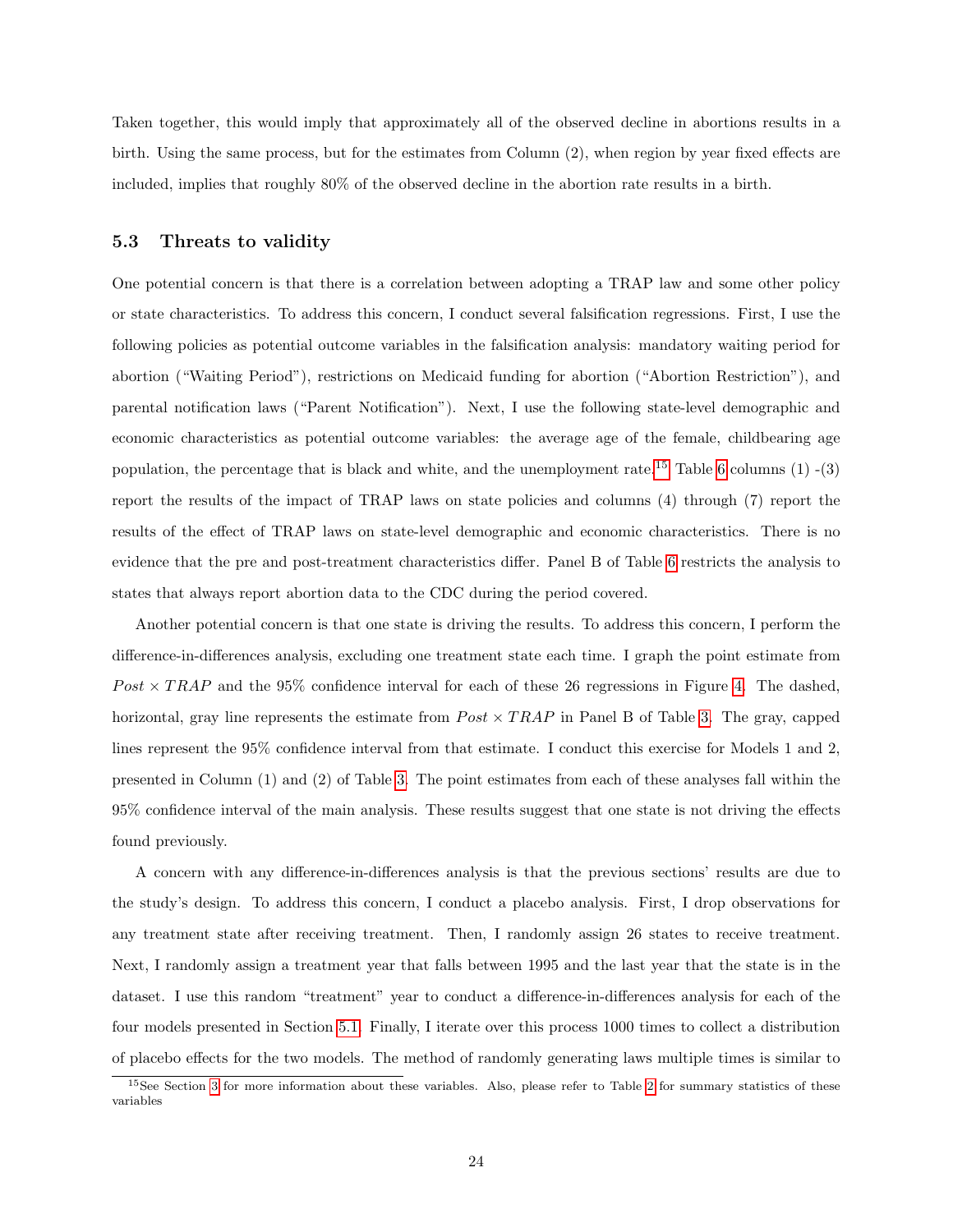<span id="page-24-0"></span>

|                                                    |          |                    | Table 6: Effect of TRAP Laws on Policies and Demographic Variables                                                              |                 |                          |                        |                                                                                                                                                                                                                                                                        |
|----------------------------------------------------|----------|--------------------|---------------------------------------------------------------------------------------------------------------------------------|-----------------|--------------------------|------------------------|------------------------------------------------------------------------------------------------------------------------------------------------------------------------------------------------------------------------------------------------------------------------|
|                                                    | Waiting  | Abortion           | Parent                                                                                                                          |                 | Average Percent Percent  |                        | Unemployment                                                                                                                                                                                                                                                           |
|                                                    | Period   | Restriction        | Notification                                                                                                                    | Age             | White                    | Black                  | Rate                                                                                                                                                                                                                                                                   |
|                                                    |          | $\widehat{\Omega}$ | $\widehat{\mathbb{C}}$                                                                                                          | $\widehat{\Xi}$ | $\widetilde{\mathbf{e}}$ | $\widehat{\mathbf{G}}$ | E                                                                                                                                                                                                                                                                      |
|                                                    |          |                    |                                                                                                                                 |                 |                          |                        |                                                                                                                                                                                                                                                                        |
| Panel A: All states                                |          |                    |                                                                                                                                 |                 |                          |                        |                                                                                                                                                                                                                                                                        |
| Post $\times$ TRAP                                 | $-0.027$ | $-0.006$           | 0.225                                                                                                                           | 0.048           | 0.095                    | $-0.119$               | 0.286                                                                                                                                                                                                                                                                  |
|                                                    | (0.125)  | (0.005)            | (0.145)                                                                                                                         | (0.063)         | (0.542)                  | (0.507)                | (0.263)                                                                                                                                                                                                                                                                |
|                                                    |          |                    |                                                                                                                                 |                 |                          |                        |                                                                                                                                                                                                                                                                        |
| Panel B: Exclude states with missing abortion data |          |                    |                                                                                                                                 |                 |                          |                        |                                                                                                                                                                                                                                                                        |
| $Post \times TRAP$                                 | $-0.080$ | $-0.005$           | 0.187                                                                                                                           | 0.040           | 0.168                    | 0.064                  | 0.295                                                                                                                                                                                                                                                                  |
|                                                    | (0.128)  | (0.006)            | (0.152)                                                                                                                         | (0.059)         | (0.520)                  | (0.512)                | (0.276)                                                                                                                                                                                                                                                                |
|                                                    |          |                    |                                                                                                                                 |                 |                          |                        |                                                                                                                                                                                                                                                                        |
|                                                    |          |                    |                                                                                                                                 |                 |                          |                        | There are 1071 observations in Panel A and 861 observations in Panel B. All regressions control for state and year fixed effects<br>as well as region by year fixed effects. All regressions are weighted by the female population in each state-year. Standard errors |
|                                                    |          |                    | clustered at the state level are reported in parentheses. * p <sub>1</sub> 0,10; ** p <sub>1</sub> 0.05; ** p <sub>1</sub> 0.01 |                 |                          |                        |                                                                                                                                                                                                                                                                        |

| l<br>l<br>l<br>l                        |
|-----------------------------------------|
| and on Policiac and Domocmers<br>l<br>ļ |
| $\frac{1}{2}$                           |
| $-22222$<br>;<br>                       |
| $\frac{1}{2}$<br>ł                      |
| $-22.1$<br>ĺ<br>ł                       |
| )<br>I<br>I<br>I<br>خ<br>م              |
| i<br>5<br>$\vdots$<br>Ş<br>.<br>E       |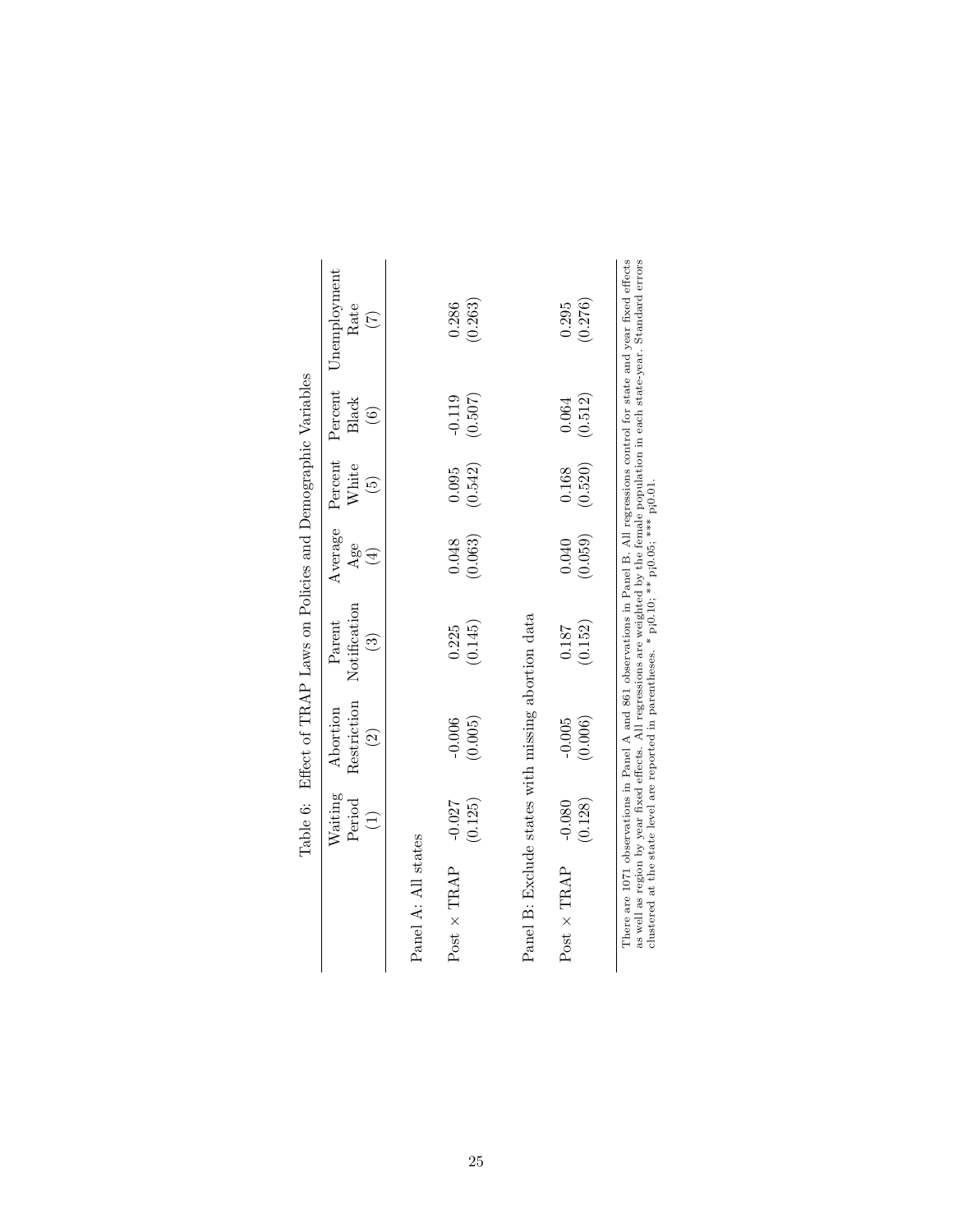

<span id="page-25-0"></span>Figure 4: Robustness Check: The Effect of TRAP Laws on Abortion Rates using CDC data, Exclude One State

Notes: Model 1 controls for state and year fixed effects as well as state-level reproductive health policies [\(Kearney and Levine, 2015;](#page-31-1) [Myers and Ladd, 2020\)](#page-32-6)<br>and demographic characteristics; see Table [3](#page-16-0) for details. Model

that presented in [Bertrand et al.](#page-30-10) [\(2004\)](#page-30-10).

Figure [5](#page-26-0) presents the results from this process using the CDC data. The vertical line denotes the  $Post \times Trap$  estimate as presented in Panel B of Table [3.](#page-16-0) The point estimate from the main analysis falls in the far left tail of the placebo distribution in all specifications, suggesting that the main results do not simply reflect spurious estimates. In all cases, the main  $Post \times Trap$  estimator from Panel B of Table [4,](#page-19-0) denoted by the vertical line in each of the figures, is in the far left tail of the placebo distribution.

#### 5.4 Potential channels

Up to this point, the results presented have been reduced form estimates of the effect of the TRAP law on abortion and birth rates. Overall, the findings imply that TRAP laws are associated with an 11-14% decline in the abortion rate, and an increase in birth rates that may account for 80-100% of the observed decline in abortion rates. While these estimates represent the average effect, it may also be of interest to policymakers and economists to understand the mechanisms through which TRAP laws impact the abortion rate. For example, TRAP laws may cause some abortion providers to shut down if they cannot comply with the TRAP laws. Two ways shutdowns could cause a decline in the abortion rate by increasing the distance to the nearest abortion provider and increased congestion at the clinics that remain open [\(Lindo et al., 2019;](#page-32-0)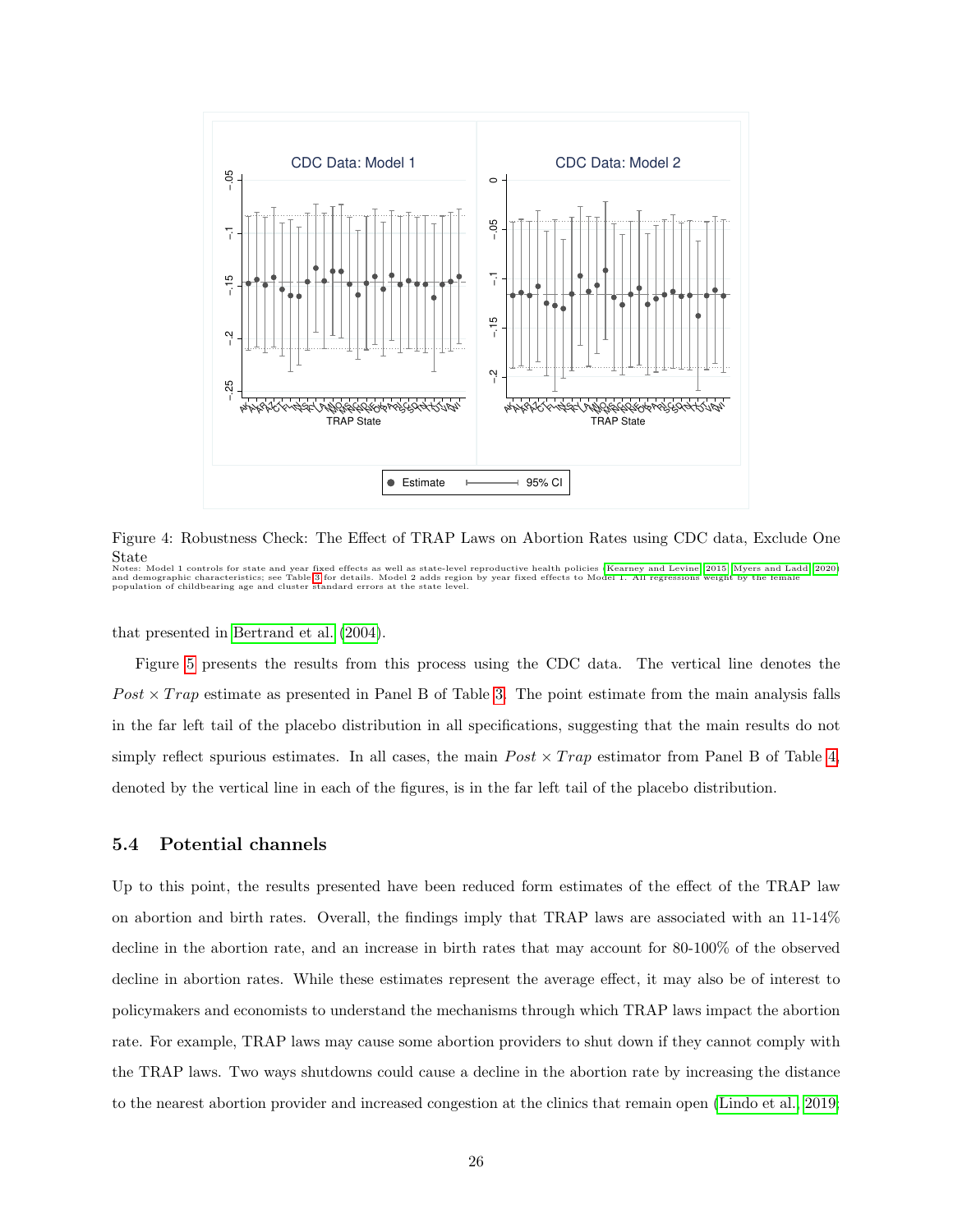

<span id="page-26-0"></span>Figure 5: Placebo Analysis: The Effect of TRAP Laws on Log of Abortion Rate CDC data<br>Notes: Model 1 controls for state and year fixed effects as well as state-level reproductive health policies [\(Kearney and Levine, 2015;](#page-31-1) M

[Kelly, 2020\)](#page-31-3). Alternatively, clinics may comply with the law and stay open, but the cost of complying with the law may be passed on to customers, increasing the procedure's price. Below, I attempt to estimate the extent to which the distance and congestion mechanisms may explain the observed decline in abortion rates documented in Section [5.1.2.](#page-18-1)

The potential mechanisms that I will examine are the median distance to the nearest abortion clinic and the average service population as a measure of congestion. In particular, I follow [Lindo et al.](#page-32-0) [\(2019\)](#page-32-0) and define the average service population as the number of women of childbearing age (in 100,000) divided by the number of abortion providers. I collected data on the number of abortion providers in a state-year from the Alan Guttmacher Institute. The limitation of this data is that it is not reported annually, but rather for select years.<sup>[16](#page-26-1)</sup> For the distance to the nearest abortion provider mechanism, the Alan Guttmacher Institute collected data on the median distance to an abortion provider for each state for the years 2000, 2010, and 2014. It is important to note that due to limited information for either abortion provider distance or average service population, the results presented here are intended to be exploratory and descriptive; they should be interpreted with some caution.

<span id="page-26-1"></span>Table [7](#page-28-0) presents several ways to explore these potential mechanisms. The DiD estimator from Table [4,](#page-19-0) <sup>16</sup>Those years are: 1980, 1981, 1982, 1984, 1985, 1987, 1988, 1991, 1992, 1995, 1996, 1999, 2000, 2005, 2008, 2011, and 2014.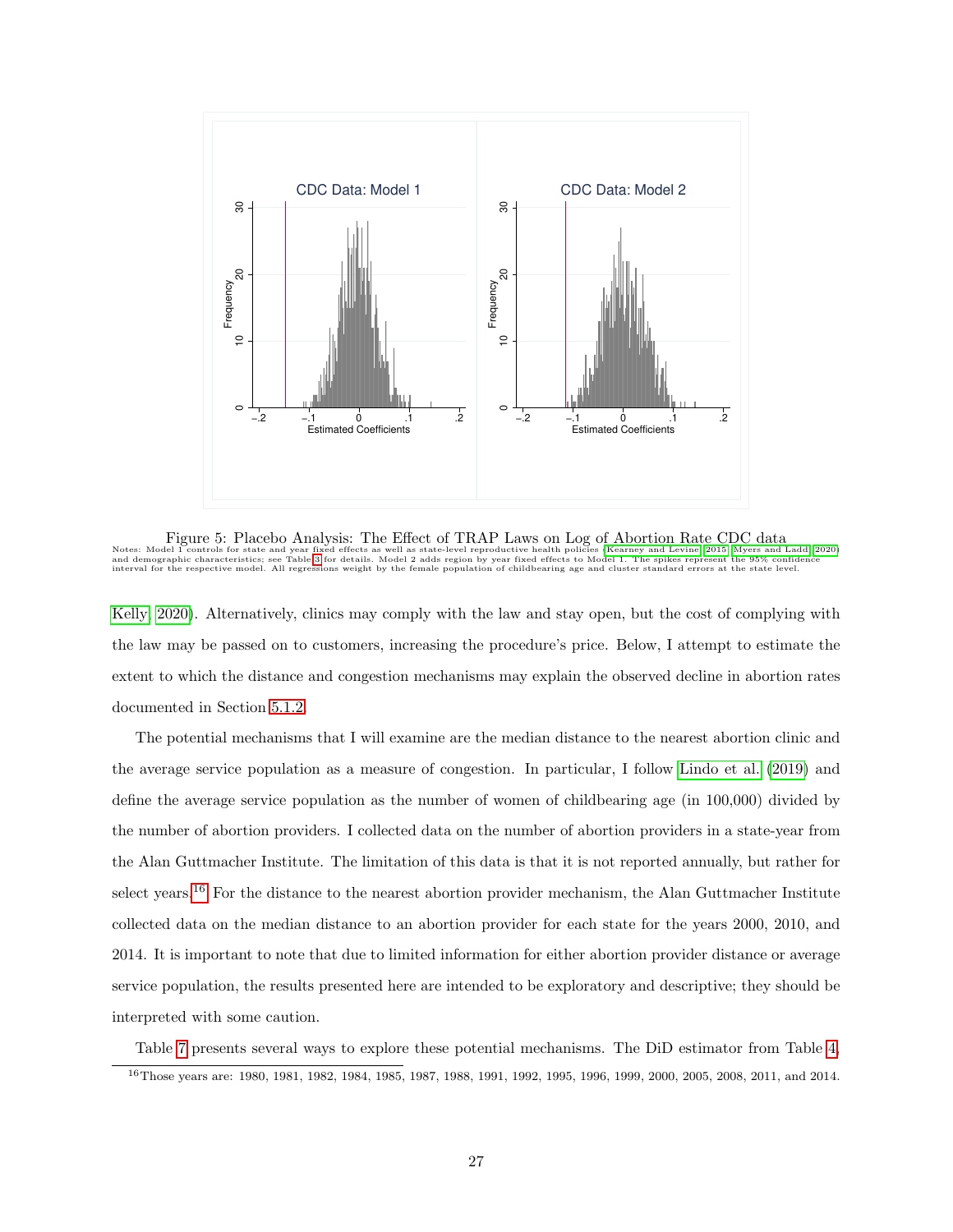$Post \times TRAP$ , is shown again in Column (1) of Table [7](#page-28-0) for easy reference.<sup>[17](#page-27-0)</sup> This finding implies that TRAP laws are associated with an 11.5% reduction in the abortion rate. Column (2) of Table [7](#page-28-0) shows the impact of adopting a TRAP law on the average service population. The point estimate suggests that adopting a TRAP law is associated with an approximate .306 increase in the average service population (or roughly 30,600 more women of childbearing age per provider). Column (3) shows the result from a simple regression of the average service population's impact on the abortion rate before states implement a TRAP law. This estimate implies that an increase of 100,000 women in the average service population is associated with a 24% reduction in the abortion rate. A back of the envelope calculation reveals that increases in the average service population could account for up to  $63\%$ <sup>[18](#page-27-1)</sup> of the observed decline in the abortion rate. Column (4) presents an alternative way to measure how much of the observed decrease in abortion rates is explained by changes to the average service population. Column (4) shows the same analysis as Column (1), but now the average service population is a mediator variable in the regression. This additional variable allows us to visually inspect how the coefficient on Post  $\times$  TRAP changes when the average service population is a control variable. It appears that the coefficient on Post  $\times$  TRAP falls by approximately 44% between Column (1) and Column (4). For reference, [Lindo et al.](#page-32-0) [\(2019\)](#page-32-0) identify that congestion could explain approximately 59% of their observed decline in abortion rates, an estimate between the two proposed here.

As addressed above, TRAP laws may impact abortion rates by increasing the distance traveled to obtain an abortion. The results in Column (5) of Table [7](#page-28-0) implies that TRAP laws are associated with an approximate 14% increase in the median distance to the nearest abortion clinic. The result presented in Column (6) shows the correlation between median distance and the abortion rate before the state adopted a TRAP law. The result suggests that a 1% increase in the median travel distance reduces the abortion rate by 0.172%. A simple, back of the envelope calculation using the results from Column (5) and (6) imply that increasing travel distance could account for roughly  $21\%^{19}$  $21\%^{19}$  $21\%^{19}$  of the observed decline in abortion rate. Alternatively, Column (7) includes the log of the median distance to an abortion provider as a mediator variable. Here, we see that that estimated impact on  $Post \times TRAP$  falls by roughly 23.4%. This estimate is substantially smaller than the findings presented by [\(Lindo et al., 2019\)](#page-32-0), who find 41% of their observed decline is due to increased driving distance. The estimates presented here are considerably more imprecise and rough than those presented in either [\(Lindo et al., 2019;](#page-32-0) [Fischer et al., 2018\)](#page-30-0).

The back of the envelope calculations presented in this analysis implies that the impact of the average service population and median distance can account for 65%-86% of the observed decline in the abortion

<span id="page-27-0"></span> $17$ Since the distance and provider data is from the AGI, and the abortion provider data goes back to 1980, I use the main difference-in-differences effect using the AGI dataset.

<span id="page-27-1"></span> $1824\% \times .306 = 7.3\%$ . 7.3% is 63% of the estimated difference-in-differences effect (11.5%)

<span id="page-27-2"></span><sup>&</sup>lt;sup>19</sup>.172%  $\times$  14.1% = 2.4; this is approximately 21% of the observed 11.5% decline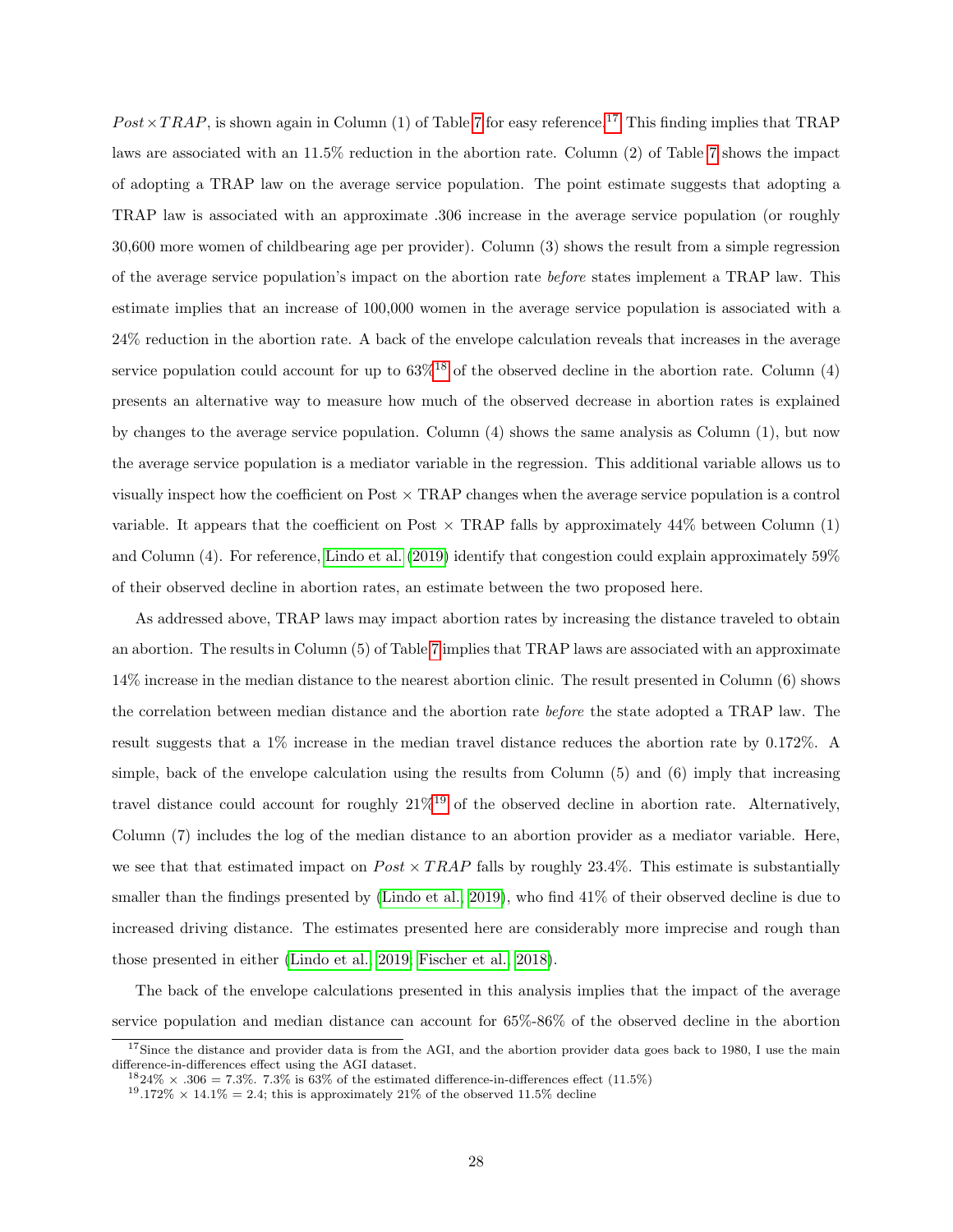<span id="page-28-0"></span>

|                                                                                                                                                                                                                                                                                                                                                                                                                                                                                               |             |                       | Table 7: AGI Data: Effect of TRAP Laws on Log Abortion Rate                                          |            |                                  |                                |             |
|-----------------------------------------------------------------------------------------------------------------------------------------------------------------------------------------------------------------------------------------------------------------------------------------------------------------------------------------------------------------------------------------------------------------------------------------------------------------------------------------------|-------------|-----------------------|------------------------------------------------------------------------------------------------------|------------|----------------------------------|--------------------------------|-------------|
| Dependent<br>Variable:                                                                                                                                                                                                                                                                                                                                                                                                                                                                        | Rate        | Population<br>$\odot$ | Log Abortion Avg Service Log Abortion Log Abortion Log Median Log Abortion Log Abortion<br>Rate<br>ව | Rate<br>€  | Distance<br>$\widetilde{\Theta}$ | Rate<br>$\widehat{\circ}$      | Rate<br>(7) |
|                                                                                                                                                                                                                                                                                                                                                                                                                                                                                               |             |                       |                                                                                                      |            |                                  |                                |             |
| $Post \times TRAP$                                                                                                                                                                                                                                                                                                                                                                                                                                                                            | $-0.115***$ | $0.306**$             | Ï                                                                                                    | $-0.064**$ | $0.141*$                         | Ī                              | $-0.088$    |
|                                                                                                                                                                                                                                                                                                                                                                                                                                                                                               | (0.039)     | (0.126)               |                                                                                                      | (0.027)    | (0.081)                          |                                | (0.057)     |
| Avg Service Population                                                                                                                                                                                                                                                                                                                                                                                                                                                                        |             |                       | $-0.240*$                                                                                            | $0.182***$ |                                  | $\begin{array}{c} \end{array}$ |             |
|                                                                                                                                                                                                                                                                                                                                                                                                                                                                                               |             |                       | (0.128)                                                                                              | (0.020)    |                                  |                                |             |
| Log of Median Distance                                                                                                                                                                                                                                                                                                                                                                                                                                                                        | I           | I                     |                                                                                                      |            | Ī                                | $-0.172*$                      | $-0.220**$  |
|                                                                                                                                                                                                                                                                                                                                                                                                                                                                                               |             |                       |                                                                                                      |            |                                  | (0.094)                        | (0.087)     |
| z                                                                                                                                                                                                                                                                                                                                                                                                                                                                                             |             | 798                   | 753                                                                                                  | 867        | 150                              | 99                             | 150         |
|                                                                                                                                                                                                                                                                                                                                                                                                                                                                                               | 1,071       |                       |                                                                                                      |            |                                  |                                |             |
| abortion provider is from the AGI. All regressions control for state and year fixed effects as well as other state policy variables. All regressions are weighted by the<br>Average service population is the number of women (in 100,000) divided by the number of abortion providers. Abortion providers and median distance to nearest<br>female population in each state-year. Standard errors clustered at the state level are reported in parentheses. * pj0.10; ** pj0.05; **** pj0.01 |             |                       |                                                                                                      |            |                                  |                                |             |
|                                                                                                                                                                                                                                                                                                                                                                                                                                                                                               |             |                       |                                                                                                      |            |                                  |                                |             |

29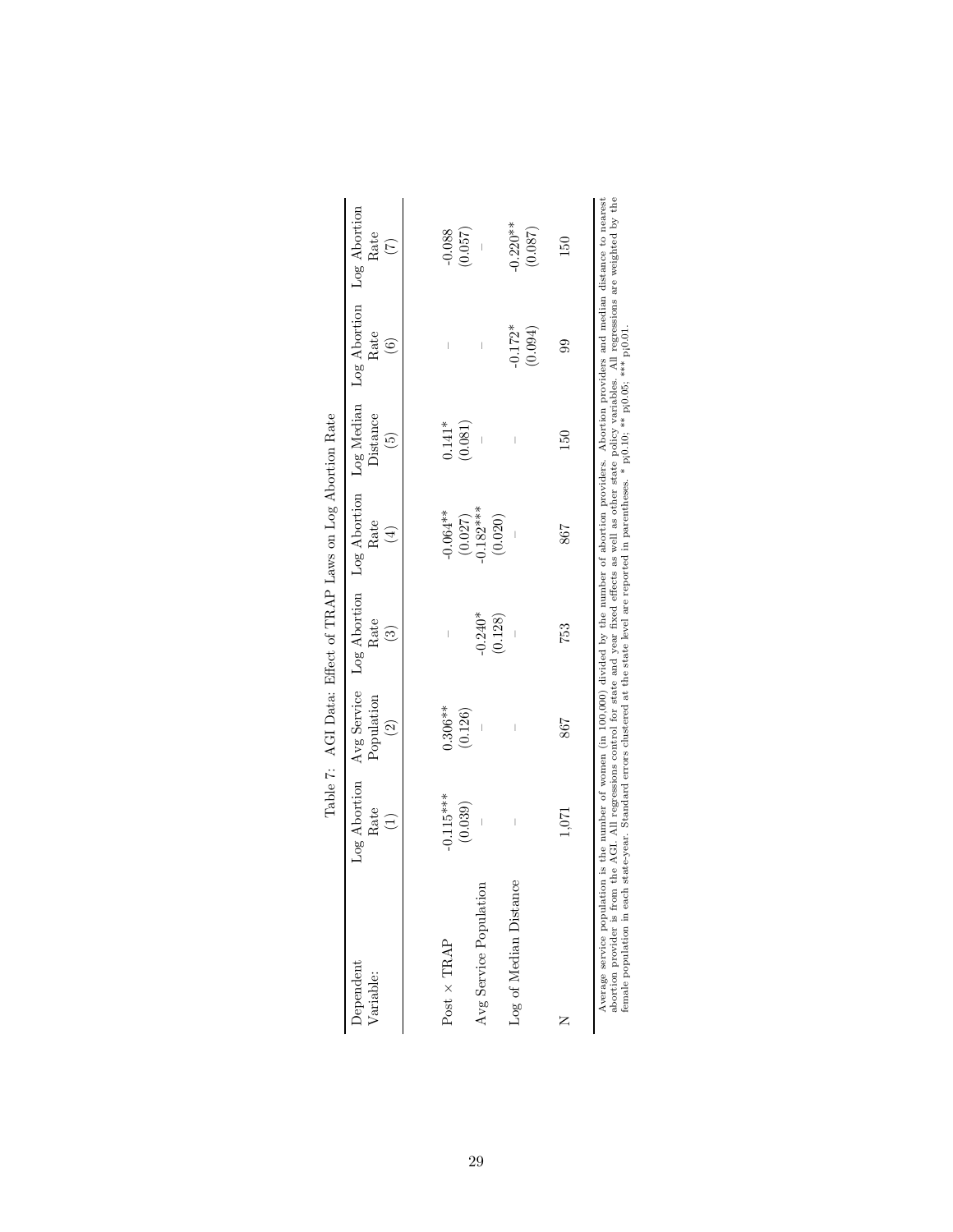rate. The remainder of the observed decrease could be potentially attributable to the increased driving distance that I cannot precisely measure with this data. However, other potential mechanisms could be at play here; for example, a portion of the observed effect could be due to an increase in the procedure's price.

## <span id="page-29-0"></span>6 Conclusion

The results of this study imply that adopting a TRAP law led to an approximate 11-14% reduction in the abortion rate or roughly 1.5-1.9 fewer abortions per 1,000 women of childbearing age. Furthermore, I find that birth rates potentially increased by roughly 1.9-3.2% or around 1.2-2 more births per 1,000 women of childbearing age. Together, these results imply that roughly 80-100% of the reduction in in-state abortions resulted in a child being carried to term. Overall, the finding that TRAP laws led to a decrease in abortion and an increase in births is consistent with the first scenario proposed in Section [2.2.](#page-4-0)

I use back-of-the-envelope calculations to explore two potential channels through which TRAP laws may reduce abortion rates. The first channel suggests that increased congestion at clinics may contribute to a large proportion of the observed decrease in abortion rates. The second mechanism, an increase in driving distance, appears to make up a smaller proportion of the observed decline in abortion rates.

Overall, the findings imply that TRAP laws decrease abortion rates, increase birth rates, and potentially increase interstate travel. However, it is important to note that while one benefit to the analysis presented here is that it explores the impact of TRAP laws across the US, more data with additional information on abortion providers and their location would be ideal for exploring this topic further.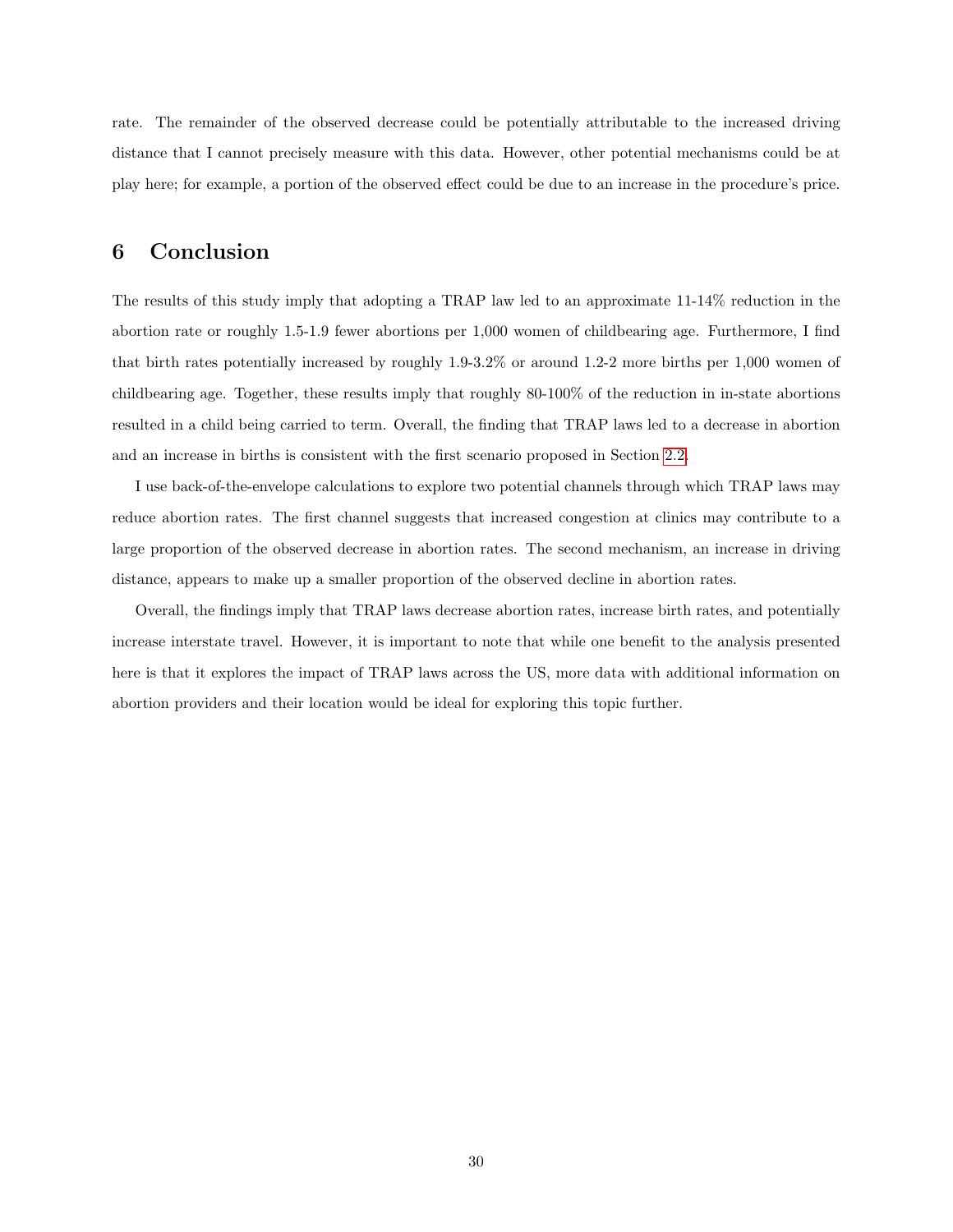## References

- <span id="page-30-2"></span>Bailey MJ (2006) More power to the pill: The impact of contraceptive freedom on women's life cycle labor supply. The quarterly journal of economics 121(1):289–320
- <span id="page-30-10"></span>Bertrand M, Duflo E, Mullainathan S (2004) How much should we trust differences-in-differences estimates? The Quarterly journal of economics 119(1):249–275
- <span id="page-30-3"></span>Borusyak K, Jaravel X (2017) Revisiting event study designs. Available at SSRN 2826228
- <span id="page-30-6"></span>Borusyak K, Jaravel X, Spiess J (2021) Revisiting event study designs: Robust and efficient estimation. arXiv preprint arXiv:210812419
- <span id="page-30-7"></span>Callaway B, Sant'Anna PH (2021) Difference-in-differences with multiple time periods. Journal of Econometrics 225(2):200–230
- <span id="page-30-9"></span>de Chaisemartin C, D'Haultfoeuille X, Guyonvarch Y (2019) DID MULTIPLEGT: Stata module to estimate sharp Difference-in-Difference designs with multiple groups and periods. Statistical Software Components, Boston College Department of Economics, URL [https://ideas.repec.org/c/boc/bocode/s458643.](https://ideas.repec.org/c/boc/bocode/s458643.html) [html](https://ideas.repec.org/c/boc/bocode/s458643.html)
- Chang A (2018) How a conservative-leaning supreme court could chip away at abortion rights. National Public Radio URL [https://www.npr.org/2018/07/12/628546490/](https://www.npr.org/2018/07/12/628546490/how-a-conservative-leaning-supreme-court-could-chip-away-at-abortion-rights) [how-a-conservative-leaning-supreme-court-could-chip-away-at-abortion-rights](https://www.npr.org/2018/07/12/628546490/how-a-conservative-leaning-supreme-court-could-chip-away-at-abortion-rights)
- Colman S, Joyce T (2011) Regulating abortion: impact on patients and providers in texas. Journal of Policy Analysis and Management 30(4):775–797
- Colman S, Dee TS, Joyce T (2013) Do parental involvement laws deter risky teen sex? Journal of health economics 32(5):873–880
- <span id="page-30-5"></span>De Chaisemartin C, d'Haultfoeuille X (2020) Two-way fixed effects estimators with heterogeneous treatment effects. American Economic Review 110(9):2964–96
- Elam-Evans LD, Strauss LT, Herndon J, Parker WY, Whitehead S, Berg CJ (2002) Abortion surveillance united states, 1999. Morbidity and mortality weekly report CDC surveillance summaries 51(9)
- Elam-Evans LD, Strauss LT, Herndon J, Parker WY, Bowens SV, Zane S, Berg CJ (2003) Abortion surveillance—united states, 2000. Morbidity and Mortality Weekly Report: Surveillance Summaries 52(12)
- <span id="page-30-0"></span>Fischer S, Royer H, White C (2018) The impacts of reduced access to abortion and family planning services on abortions, births, and contraceptive purchases. Journal of Public Economics 167:43–68
- Flood S, King M, Rodgers R, Ruggles S, Warren JR (2018) Integrated public use microdata series, current population survey: Version 6.0 [dataset]. minneapolis, mn: Ipums, 2018. https://doi.org/10.18128/d030.v6.0. Tech. rep.
- Frost JJ, Zolna MR, Frohwirth L (2013) Contraceptive needs and services, 2010
- Gamble SB, Strauss LT, Parker WY, Cook DA, Zane SB, Hamdan S, for Disease Control C, (CDC) P, et al. (2008) Abortion surveillance—united states, 2005. Morbidity and Mortality Weekly Report: Surveillance Summaries 57(13):1–32
- <span id="page-30-8"></span>Gardner J (2021) Two-stage differences in differences. Unpublished working paper
- <span id="page-30-1"></span>Goldin C, Katz LF (2002) The power of the pill: Oral contraceptives and women's career and marriage decisions. Journal of political Economy 110(4):730–770

<span id="page-30-4"></span>Goodman-Bacon A (2021) Difference-in-differences with variation in treatment timing. Journal of Econo-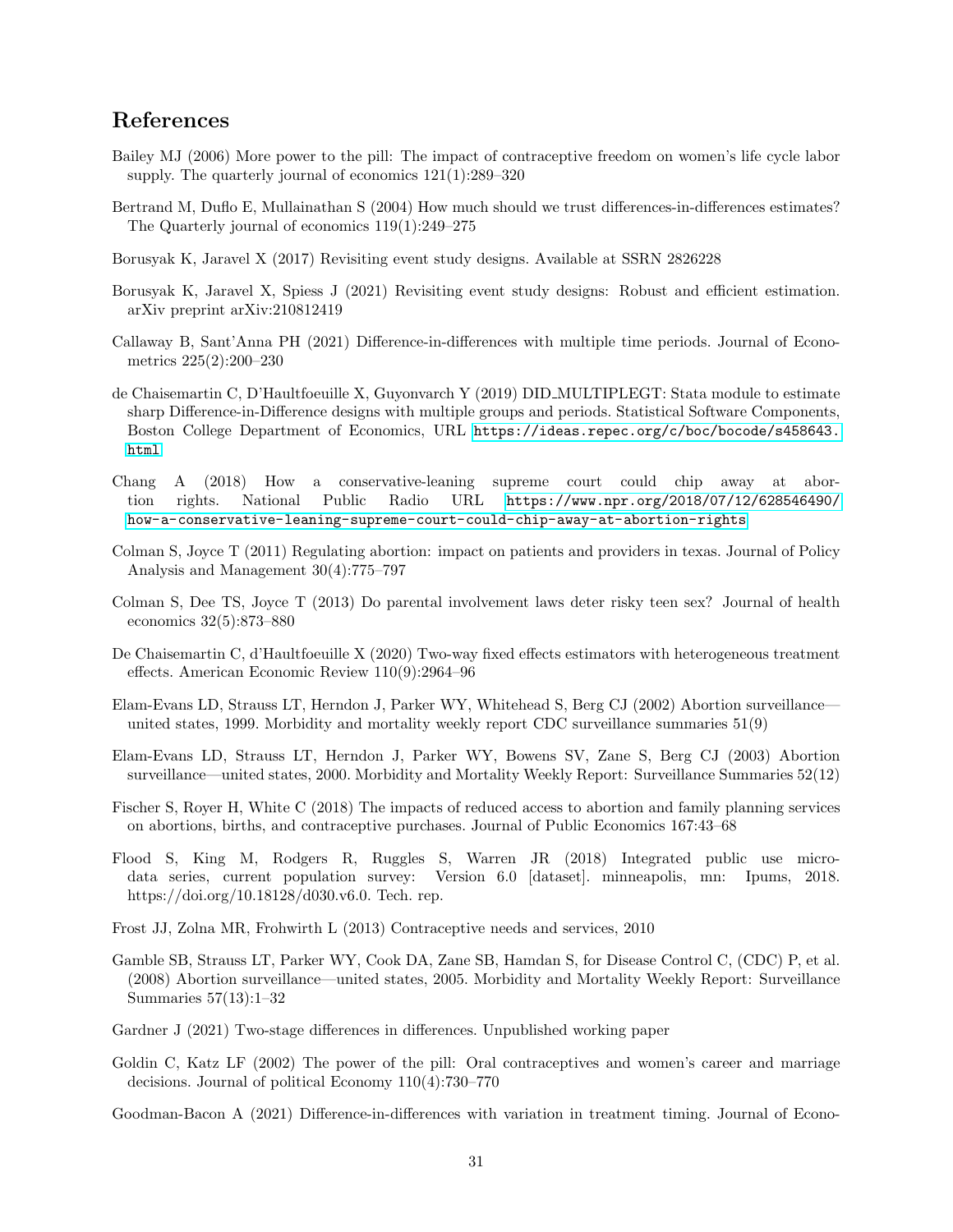metrics

- <span id="page-31-0"></span>Grossman D, White K, Hopkins K, Potter JE (2017) Change in distance to nearest facility and abortion in texas, 2012 to 2014. Jama 317(4):437–439
- <span id="page-31-4"></span>Gutierrez FH (2022) The inter-generational fertility effect of an abortion ban. Journal of Population Economics 35(1):307–348
- Herndon J, Strauss LT, Whitehead S, Parker WY, Bartlett L, Zane S (2002) Abortion surveillance—united states, 1998. Morbidity and Mortality Weekly Report: Surveillance Summaries 51(3):1–32
- Jatlaoui TC, Ewing A, Mandel MG, Simmons KB, Suchdev DB, Jamieson DJ, Pazol K (2016) Abortion surveillance—united states, 2013. Morbidity and Mortality Weekly Report: Surveillance Summaries 65(12):1–44
- Jatlaoui TC, Shah J, Mandel MG, Krashin JW, Suchdev DB, Jamieson DJ, Pazol K (2017) Abortion surveillance—united states, 2014. Morbidity and Mortality Weekly Report: Surveillance Summaries 66(25):1
- Jatlaoui TC, Boutot ME, Mandel MG, Whiteman MK, Ti A, Petersen E, Pazol K (2018) Abortion surveillance—united states, 2015. Morbidity and Mortality Weekly Report: Surveillance Summaries 67(13):1–44
- <span id="page-31-5"></span>Jones BS, Daniel S, Cloud LK (2018) State law approaches to facility regulation of abortion and other office interventions. American journal of public health 108(4):486–492
- Jones RK, Jerman J (2014) Abortion incidence and service availability in the united states, 2011. Perspectives on sexual and reproductive health 46(1):3–14
- Jones RK, Jerman J (2017) Abortion incidence and service availability in the united states, 2014. Perspectives on sexual and reproductive health 49(1):17–27
- Jones RK, Kooistra K (2011) Abortion incidence and access to services in the united states, 2008. Perspectives on sexual and reproductive health 43(1):41–50
- <span id="page-31-2"></span>Joyce T (2011) The supply-side economics of abortion. New England Journal of Medicine 365(16):1466–1469
- <span id="page-31-1"></span>Kearney MS, Levine PB (2015) Investigating recent trends in the us teen birth rate. Journal of Health Economics 41:15–29
- <span id="page-31-3"></span>Kelly AM (2020) When capacity constraints bind: Evidence from reproductive health clinic closures. URL [https://amkelly15.github.io/andiemkelly.com/ReducedCapacity\\_Kelly\\_1\\_19\\_20.pdf](https://amkelly15.github.io/andiemkelly.com/ReducedCapacity_Kelly_1_19_20.pdf)
- Koonin LM, Smith JC, Ramick M, Strauss LT (1998) Abortion surveillance—united states, 1995. Morbidity and Mortality Weekly Report: Surveillance Summaries pp 31–68
- Koonin LM, Strauss LT, Chrisman CE, Montalbano MA, Bartlett LA, Smith JC (1999) Abortion surveillance—united states, 1996. Morbidity and Mortality Weekly Report: Surveillance Summaries pp 1–42
- Koonin LM, Strauss LT, Chrisman CE, Parker WY (2000) Abortion surveillance—united states, 1997. Morbidity and Mortality Weekly Report: Surveillance Summaries pp 1–43
- Kost K, Henshaw S (2014) U.S. teenage pregnancies, births and abortions, 2010: National and state trends by age, race and ethnicity. Tech. rep., Guttmacher Institute
- Levine PB (2003) Parental involvement laws and fertility behavior. Journal of health economics 22(5):861– 878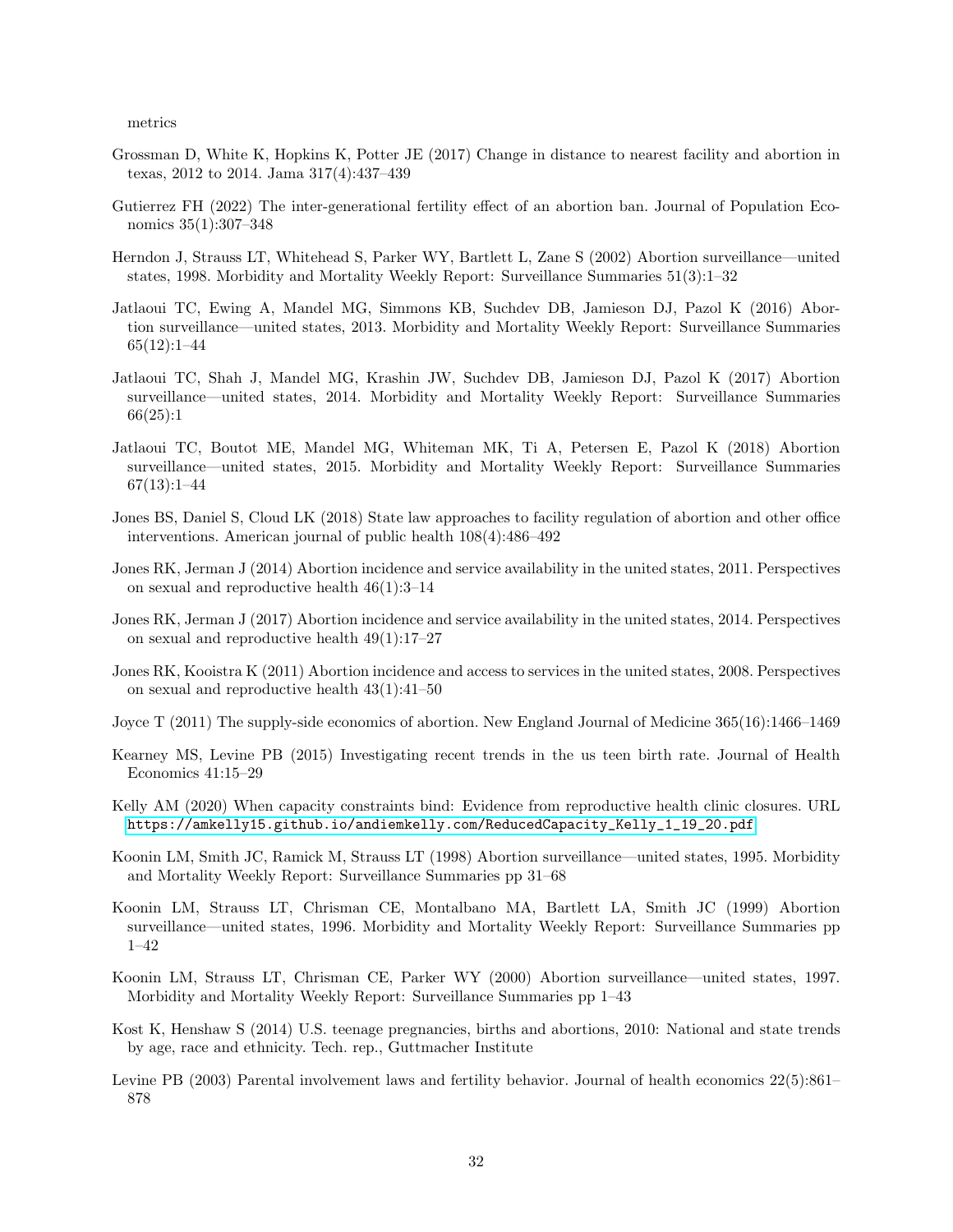- <span id="page-32-0"></span>Lindo J, Myers C, Schlosser A, Cunningham S (2019) How far is too far?: New evidence on abortion clinic closures, access, and abortions. Journal of Human Resources DOI 10.3368/jhr.55.4.1217-9254R3, URL <http://jhr.uwpress.org/content/early/2019/05/01/jhr.55.4.1217-9254R3.abstract>, [http:](http://jhr.uwpress.org/content/early/2019/05/01/jhr.55.4.1217-9254R3.full.pdf+html) [//jhr.uwpress.org/content/early/2019/05/01/jhr.55.4.1217-9254R3.full.pdf+html](http://jhr.uwpress.org/content/early/2019/05/01/jhr.55.4.1217-9254R3.full.pdf+html)
- <span id="page-32-5"></span>Lu Y, Slusky DJ (2019) The impact of women's health clinic closures on fertility. American Journal of Health Economics 5(3):334–359
- <span id="page-32-2"></span>Medoff MH (2008) The response of abortion demand to changes in abortion costs. Social Indicators Research 87(2):329–346
- <span id="page-32-1"></span>Medoff MH (2010) State abortion policies, targeted regulation of abortion provider laws, and abortion demand. Review of Policy Research 27(5):577–594
- Mora R, Reggio I (2019) Alternative diff-in-diffs estimators with several pretreatment periods. Econometric Reviews 38(5):465–486, DOI 10.1080/07474938.2017.1348683, URL [https://doi.org/10.1080/](https://doi.org/10.1080/07474938.2017.1348683) [07474938.2017.1348683](https://doi.org/10.1080/07474938.2017.1348683), <https://doi.org/10.1080/07474938.2017.1348683>
- <span id="page-32-6"></span>Myers C, Ladd D (2020) Did parental involvement laws grow teeth? the effects of state restrictions on minors' access to abortion. Journal of Health Economics 71:102302
- <span id="page-32-3"></span>Myers CK (2017) The power of abortion policy: Reexamining the effects of young women's access to reproductive control. Journal of Political Economy 125(6):2178–2224
- <span id="page-32-4"></span>Myers CK (2022) Confidential and legal access to abortion and contraception in the united states, 1960-2020. Journal of Population Economics forthcoming
- Pazol K, Gamble SB, Parker WY, Cook DA, Zane SB, Hamdan S, for Disease Control C, (CDC) P, et al. (2009) Abortion surveillance—united states, 2006. Morbidity and Mortality Weekly Report: Surveillance Summaries 58(8):1–35
- Pazol K, Zane SB, Parker WY, Hall LR, Berg C, Cook DA (2011) Abortion surveillance—united states, 2008. Morbidity and Mortality Weekly Report: Surveillance Summaries 60(15):1–41
- Pazol K, Creanga AA, Zane SB, Burley KD, Jamieson DJ (2012) Abortion surveillance—united states, 2009. Morbidity and Mortality Weekly Report: Surveillance Summaries 61(8):1–44
- Pazol K, Creanga AA, Burley KD, Hayes B, Jamieson DJ (2013) Abortion surveillance—united states, 2010. Morbidity and Mortality Weekly Report: Surveillance Summaries 62(8):1–44
- Pazol K, Creanga AA, Burley KD, Jamieson DJ (2014) Abortion surveillance—united states, 2011. Morbidity and Mortality Weekly Report: Surveillance Summaries 63(11):1–41
- Pazol K, Creanga AA, Jamieson DJ (2015) Abortion surveillance—united states, 2012. Morbidity and Mortality Weekly Report: Surveillance Summaries 64(10):1–40
- Sant'Anna PH, Zhao J (2020) Doubly robust difference-in-differences estimators. Journal of Econometrics 219(1):101–122
- Sonfield A, Gold RB (2012) Public funding for family planning, sterilization and abortion services, fy 1980– 2010
- Stephens-Davidowtiz S (2016) Return of the d.i.y abortion. New York Times URL [https://www.nytimes.](https://www.nytimes.com/2016/03/06/opinion/sunday/the-return-of-the-diy-abortion.html) [com/2016/03/06/opinion/sunday/the-return-of-the-diy-abortion.html](https://www.nytimes.com/2016/03/06/opinion/sunday/the-return-of-the-diy-abortion.html)
- Strauss LT, Herndon J, Chang J, Parker WY, Levy DA, Bowens SB, et al. (2004) Abortion surveillance united states, 2001. Morbidity and Mortality Weekly Report: Surveillance Summaries 53(9):1–32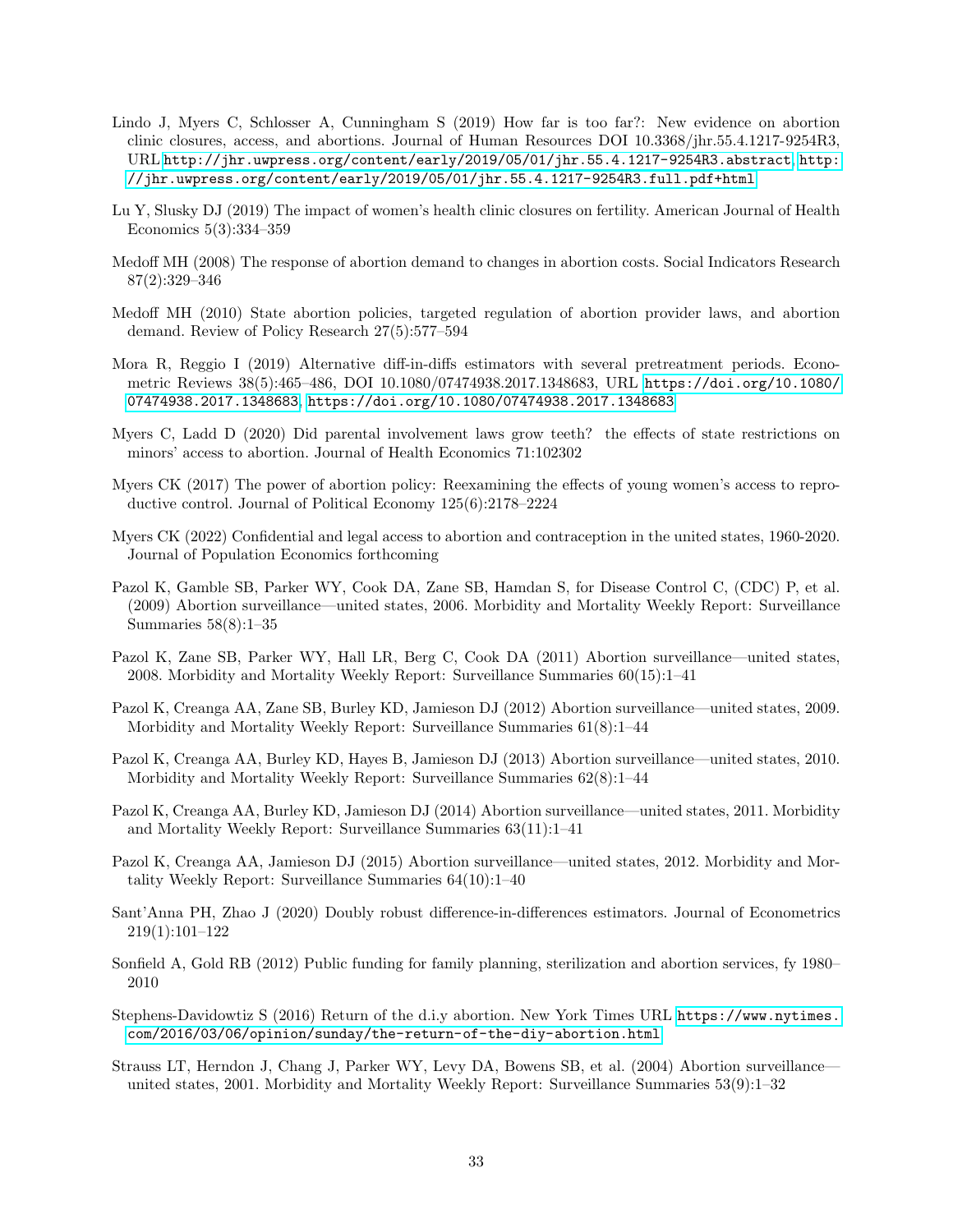- Strauss LT, Herndon J, Chang J, Parker WY, Bowens SV, Berg CJ (2005) Abortion surveillance—united states, 2002. Morbidity and Mortality Weekly Report 54(7):1–31
- Strauss LT, Gamble SB, Parker WY, Cook DA, Zane SB, Hamdan S (2006) Abortion surveillance—united states, 2003. Morbidity and Mortality Weekly Report: Surveillance Summaries 55(11):1–33
- Strauss LT, Gamble SB, Parker WY, Cook DA, Zane SB, Hamdan S (2007) Abortion surveillance—united states, 2004. Morbidity and Mortality Weekly Report: Surveillance Summaries 56(9):1–33
- Surveillance, Epidemiology, and End Results (SEER) Program Populations 1990-2010 (2016) National Cancer Institute, DCCPS, Surveillance Research Program, released December 2016. Tech. rep.
- United States Department of Health and Human Services (US DHHS), Centers for Disease Control and Prevention (2019) National Center for Health Statistics (NCHS), Division of Vital Statistics, Natality public-use data 1995-2017, on CDC WONDER Online Database
- <span id="page-33-0"></span>Venator J, Fletcher J (2020) Undue burden beyond texas: An analysis of abortion clinic closures, births, and abortions in wisconsin. Journal of Policy Analysis and Management

## Acknowledgements

I would like to thank editor Terra McKinnish and two anonymous referees for their helpful feedback and suggestions. An earlier draft of this paper was presented at the 8th annual ASHEcon Conference in Washington D.C. and a department Seminar at Portland State University. I want to thank the participants for their helpful comments in both cases. In addition, I'd like to thank Briggs Depew, Naci Mocan, W. Douglas McMillan, and Jhacova Williams for their valuable feedback on an early draft of the manuscript.